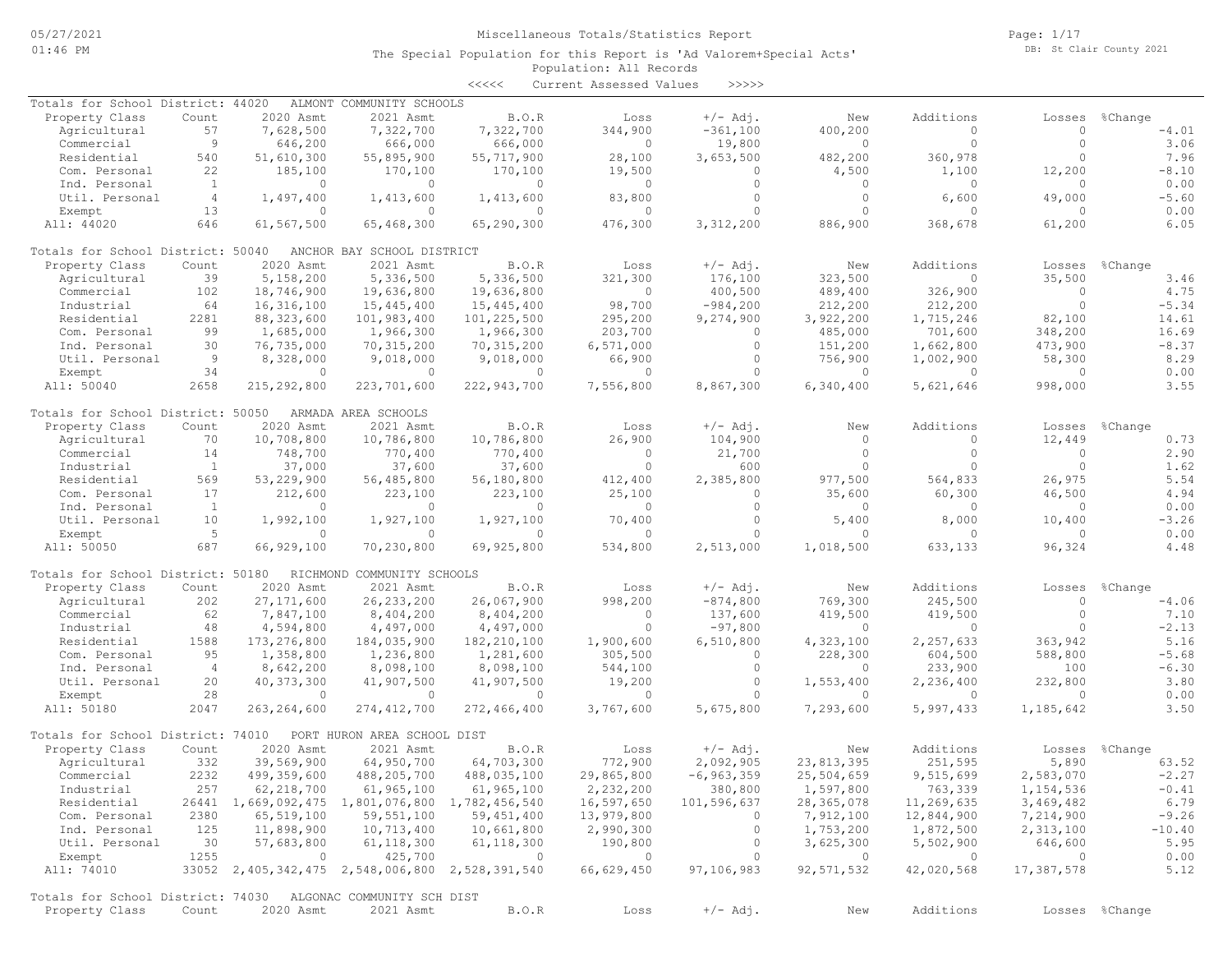|                                                       |                |               |                                                          | <<<<          | Current Assessed Values | >>>>>          |                |                          |                |                |
|-------------------------------------------------------|----------------|---------------|----------------------------------------------------------|---------------|-------------------------|----------------|----------------|--------------------------|----------------|----------------|
| Agricultural                                          | 98             | 8,828,700     | 21, 273, 500                                             | 21, 273, 500  | 395,200                 | $-118,500$     | 12,958,500     | 55,200                   | 66,983         | 140.96         |
| Commercial                                            | 631            | 69,663,400    | 58, 574, 700                                             | 58, 574, 700  | 10,325,800              | $-1,528,500$   | 765,600        | 81,200                   | 92,166         | $-15.92$       |
| Industrial                                            | 31             | 3,607,500     | 3,373,900                                                | 3,373,900     | 149,200                 | $-84,400$      | $\circ$        | $\circ$                  | $\circ$        | $-6.48$        |
| Residential                                           | 9830           | 865, 926, 073 | 941,692,100                                              | 932,610,682   | 9,287,468               | 65, 274, 901   | 10,697,176     | 6, 215, 672              | 2,786,918      | 7.70           |
| Aq. Personal                                          | $\circ$        | 13,000        | $\circ$                                                  | $\circ$       | 13,000                  | $\circ$        | $\circ$        | $\circ$                  | 13,000         | $-100.00$      |
| Com. Personal                                         | 437            | 3,866,700     | 4,119,400                                                | 4,119,400     | 641,900                 | $\circ$        | 894,600        | 1,172,800                | 620,300        | 6.54           |
| Ind. Personal                                         | 13             | 108,500       | 138,300                                                  | 138,300       | 56,000                  | $\circ$        | 85,800         | 20,000                   | 52,300         | 27.47          |
| Util. Personal                                        | 8              | 12,432,400    | 13, 343, 200                                             | 13, 343, 200  | $\circ$                 | $\circ$        | 910,800        | 1,470,900                | 164,000        | 7.33           |
| Exempt                                                | 688            | $\circ$       | $\circ$                                                  | $\circ$       | $\Omega$                | $\Omega$       | $\circ$        | $\circ$                  | $\circ$        | 0.00           |
| All: 74030                                            | 11736          |               | 964, 446, 273 1, 042, 515, 100 1, 033, 433, 682          |               | 20,868,568              | 63, 543, 501   | 26, 312, 476   | 9,015,772                | 3,795,667      | 7.15           |
| Totals for School District: 74040                     |                |               | CAPAC COMMUNITY SCH DISTRICT                             |               |                         |                |                |                          |                |                |
| Property Class                                        | Count          | 2020 Asmt     | 2021 Asmt                                                | B.O.R         | Loss                    | $+/-$ Adj.     | New            | Additions                | Losses         | %Change        |
| Agricultural                                          | 693            | 90,531,700    | 92,566,300                                               | 92,536,100    | 1,141,300               | 1,614,800      | 1,530,900      | 80,728                   | 249            | 2.21           |
| Commercial                                            | 122            | 14,150,400    | 14,284,600                                               | 14,224,400    | 311,100                 | $-69,800$      | 454,900        | 476,922                  | $\circ$        | 0.52           |
| Industrial                                            | 31             | 5,996,300     | 6,375,400                                                | 6,375,400     | $\Omega$                | 156,600        | 222,500        | 13,500                   | $\Omega$       | 6.32           |
| Residential                                           | 3706           | 283, 230, 700 | 298,295,300                                              | 295, 142, 538 | 1,865,200               | 11,035,838     | 2,741,200      | 1,775,448                | 829,381        | 4.21           |
| Com. Personal                                         | 193            | 3,631,800     | 2,921,900                                                | 2,920,400     | 1,271,000               | $\circ$        | 559,600        | 528,300                  | 1,038,200      | $-19.59$       |
| Ind. Personal                                         | 6              | 1,939,100     | 1,593,700                                                | 1,593,700     | 345,400                 | $\circ$        | $\circ$        | $\circ$                  | 329,700        | $-17.81$       |
| Util. Personal                                        | 19             | 13, 133, 500  | 13,525,800                                               | 13,525,800    | 39,000                  | $\circ$        | 431,300        | 472,100                  | 107,800        | 2.99           |
| Exempt                                                | 137            | $\circ$       | $\circ$                                                  | $\Omega$      | $\circ$                 | $\Omega$       | $\overline{0}$ | $\circ$                  | $\circ$        | 0.00           |
| All: 74040                                            | 4907           | 412,613,500   | 429,563,000                                              | 426, 318, 338 | 4,973,000               | 12,737,438     | 5,940,400      | 3,346,998                | 2,305,330      | 3.32           |
| Totals for School District: 74050                     |                |               | EAST CHINA TWP SCHOOL DIST                               |               |                         |                |                |                          |                |                |
| Property Class                                        | Count          | 2020 Asmt     | 2021 Asmt                                                | B.O.R         | Loss                    | $+/-$ Adj.     | New            | Additions                |                | Losses %Change |
| Agricultural                                          | 863            | 99,799,375    | 101,855,200                                              | 100,973,800   | 5,244,950               | 1,396,075      | 5,023,300      | 1,077,498                | 517,669        | 1.18           |
| Commercial                                            | 595            | 96,380,900    | 99,318,600                                               | 99,272,800    | 3,523,410               | 1,137,410      | 5,277,900      | 2,645,927                | 644,407        | 3.00           |
| Industrial                                            | 257            | 371,369,700   | 319,231,900                                              | 319,231,900   | 59,220,800              | $-4, 171, 600$ | 11,254,600     | 10,924,600               | 47,849,402     | $-14.04$       |
| Residential                                           |                |               | 12841 1, 175, 993, 520 1, 236, 901, 400 1, 227, 700, 500 |               | 7,482,385               | 45,101,865     | 14,087,500     | 7,823,332                | 2,359,366      | 4.40           |
| Com. Personal                                         | 1008           | 14,393,600    | 18,639,800                                               | 18,672,600    | 2,312,600               | $\circ$        | 6,591,600      | 7,051,300                | 2,341,800      | 29.73          |
| Ind. Personal                                         | 103            | 419,300,800   | 490,542,900                                              | 490,361,400   | 20,591,500              | $\circ$        | 91,652,100     | 94, 112, 100             | 17,705,400     | 16.95          |
| Util. Personal                                        | 55             | 134,406,780   | 145, 912, 800                                            | 145,912,800   | 2,582,500               | $\circ$        | 14,088,520     | 17,268,720               | 1,930,500      | 8.56           |
| Exempt                                                | 347            | $\circ$       | $\circ$                                                  | $\circ$       | $\circ$                 | $\circ$        | $\circ$        | $\circ$                  | $\circ$        | 0.00           |
| All: 74050                                            | 16069          |               | 2, 311, 644, 675 2, 412, 402, 600                        | 2,402,125,800 | 100,958,145             | 43, 463, 750   | 147, 975, 520  | 140,903,477              | 73, 348, 544   | 3.91           |
| Totals for School District: 74100                     |                |               | MARYSVILLE PUBLIC SCH DIST                               |               |                         |                |                |                          |                |                |
| Property Class                                        | Count          | 2020 Asmt     | 2021 Asmt                                                | B.O.R         | Loss                    | $+/-$ Adj.     | New            | Additions                | Losses         | %Change        |
| Agricultural                                          | 97             | 11,232,100    | 11,087,100                                               | 10,934,800    | 842,300                 | 108,900        | 436,100        | 160,400                  | $\circ$        | $-2.65$        |
| Commercial                                            | 381            | 60,292,300    | 61,613,000                                               | 61,592,200    | 70,500                  | 1,197,300      | 173,100        | 115,000                  | 56,006         | 2.16           |
| Industrial                                            | 203            | 64,643,840    | 62,850,700                                               | 62,850,700    | 313,000                 | $-1,855,140$   | 375,000        | 344,190                  | 289,135        | $-2.77$        |
| Residential                                           | 6057           | 437,488,100   | 472,240,500                                              | 468,521,800   | 1,669,200               | 26,842,764     | 5,860,136      | 4,372,969                | 639,829        | 7.09           |
| Com. Personal                                         | 514            | 23,547,900    | 19,296,700                                               | 19,262,600    | 5,227,600               | $\circ$        | 942,300        | 1,769,600                | 4,276,200      | $-18.20$       |
| Ind. Personal                                         | 33             | 6,774,300     | 6,051,900                                                | 6,115,100     | 796,600                 | $\circ$        | 137,400        | 346,300                  | 580,300        | $-9.73$        |
| Util. Personal                                        | 31             | 77,945,900    | 81,611,100                                               | 81,611,100    | 1,686,900               | $\circ$        | 5,352,100      | 12,858,900               | 7,179,988      | 4.70           |
| Exempt                                                | 336            | $\circ$       | $\circ$                                                  | $\Omega$      | $\Omega$                | $\Omega$       | $\circ$        | $\circ$                  | $\circ$        | 0.00           |
| All: 74100                                            | 7652           | 681, 924, 440 | 714,751,000                                              | 710,888,300   | 10,606,100              | 26, 293, 824   | 13,276,136     | 19,967,359               | 13,021,458     | 4.25           |
| Totals for School District: 74120                     |                |               | MEMPHIS COMMUNITY SCHOOLS                                |               |                         |                |                |                          |                |                |
| Property Class                                        | Count          | 2020 Asmt     | 2021 Asmt                                                | B.O.R         | Loss                    | $+/-$ Adj.     | New            | Additions                |                | Losses %Change |
| Agricultural                                          | 401            | 35,778,200    | 38,124,000                                               | 37,849,900    | 1,913,400               | 1,635,200      | 2,349,900      | 247,828                  | 1,377          | 5.79           |
| Commercial                                            | 48             | 5,232,000     | 5,155,100                                                | 5,155,100     | $\overline{0}$          | $-76,900$      |                | $\overline{\phantom{0}}$ | $\overline{0}$ | $-1.47$        |
| Industrial                                            | 20             | 2,586,600     | 2,590,100                                                | 2,590,100     | $\overline{0}$          | $-13,000$      | 16,500         | 16,500                   | $\overline{0}$ | 0.14           |
| Residential                                           | 1968           | 163,792,000   | 175,520,200                                              | 173,771,600   | 1,372,000               | 7,766,700      | 3,584,900      | 2,353,523                | 429,896        | 6.09           |
| Com. Personal                                         | 79             | 870,600       | 786,400                                                  | 786,400       | 162,000                 | $\circ$        | 77,800         | 107,900                  | 74,600         | $-9.67$        |
| Ind. Personal                                         | $\overline{9}$ | 179,200       | 170,000                                                  | 170,000       | 12,700                  | $\circ$        | 3,500          | 9,200                    | 11,900         | $-5.13$        |
| Util. Personal                                        | 25             | 40,543,200    | 42,229,100                                               | 42,249,900    | 671,700                 | $\circ$        | 2,378,400      | 7,762,800                | 4,883,500      | 4.21           |
| Exempt                                                | 61             | $\circ$       | $\overline{0}$                                           | $\sim$ 0      | $\sim$ 0                | $\circ$        | $\overline{0}$ | $\overline{0}$           | $\overline{0}$ | 0.00           |
| All: 74120                                            | 2611           | 248,981,800   | 264,574,900                                              | 262,573,000   | 4,131,800               | 9,312,000      | 8,411,000      | 10,497,751               | 5,401,273      | 5.46           |
| Totals for School District: 74130 YALE PUBLIC SCHOOLS |                |               |                                                          |               |                         |                |                |                          |                |                |
| Property Class                                        | Count          | 2020 Asmt     | 2021 Asmt                                                | B.O.R         | Loss                    | $+/-$ Adj.     | New            | Additions                |                | Losses %Change |
|                                                       |                |               |                                                          |               |                         |                |                |                          |                |                |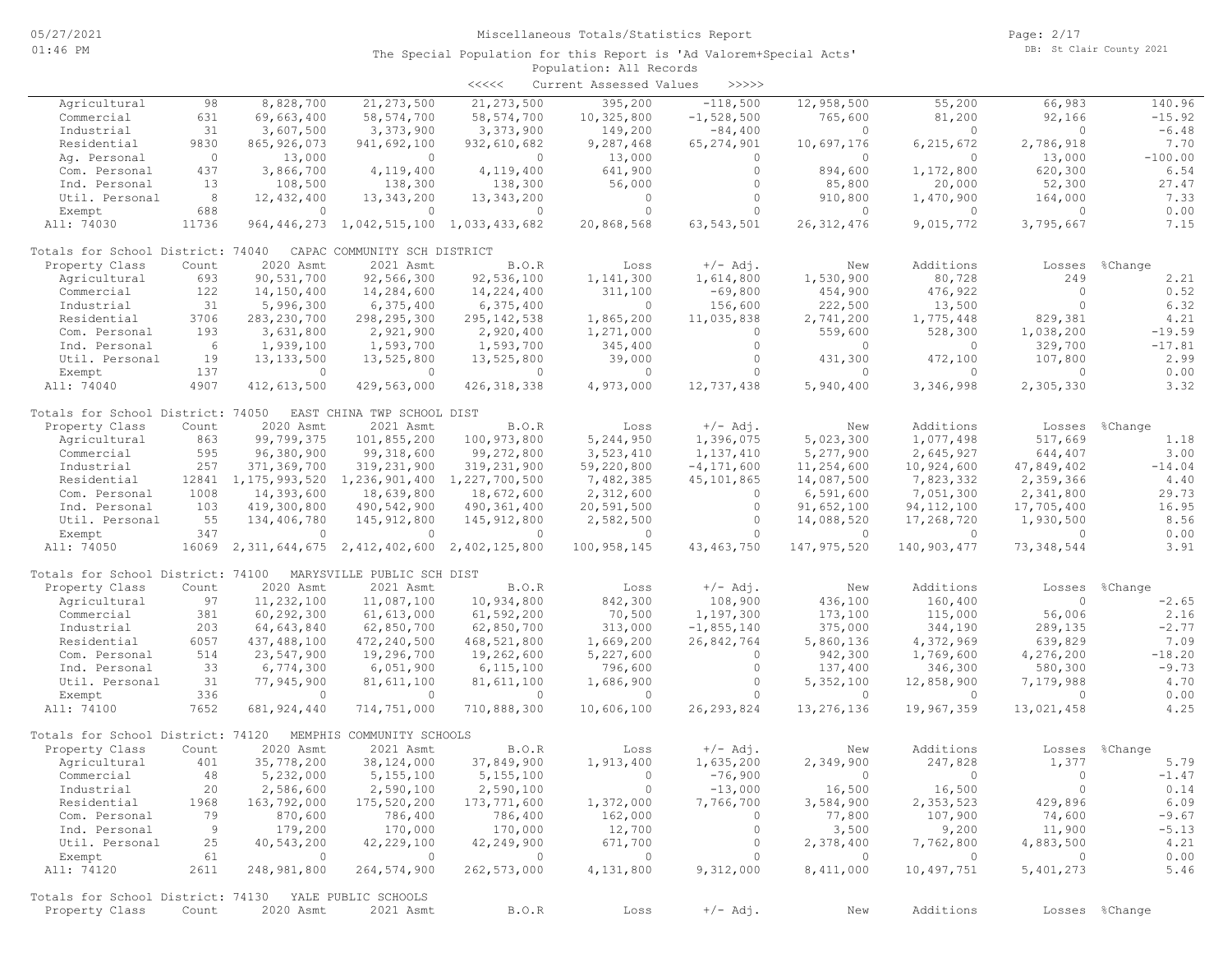|                                                            |              |               |                             | <<<<          | Current Assessed Values | >>>>>          |            |           |           |           |
|------------------------------------------------------------|--------------|---------------|-----------------------------|---------------|-------------------------|----------------|------------|-----------|-----------|-----------|
| Agricultural                                               | 1066         | 123,007,050   | 117,987,600                 | 118,014,200   | 5,054,500               | $-2,818,801$   | 2,880,451  | 67,751    | 81,071    | $-4.06$   |
| Commercial                                                 | 196          | 19,943,200    | 20,056,100                  | 20,056,100    | 295,300                 | 55,900         | 352,300    | 138,900   | $\circ$   | 0.57      |
| Industrial                                                 | 52           | 82,369,700    | 81,673,100                  | 81,673,100    | 140,700                 | $-555,900$     | $\Omega$   | $\circ$   | $\circ$   | $-0.85$   |
| Residential                                                | 5338         | 316,678,874   | 342, 427, 400               | 338, 479, 300 | 2,881,800               | 18,262,226     | 6,420,000  | 2,331,954 | 647,509   | 6.88      |
| Com. Personal                                              | 266          | 1,544,800     | 1,760,300                   | 1,759,700     | 283,200                 | 0              | 498,100    | 551,300   | 204,600   | 13.91     |
| Ind. Personal                                              | 16           | 12,527,200    | 12,033,600                  | 12,033,600    | 499,000                 | $\circ$        | 5,400      | 151,200   | 162,500   | $-3.94$   |
| Util. Personal                                             | 31           | 50,701,500    | 52, 152, 900                | 52, 152, 900  | 920,600                 | $\circ$        | 2,372,000  | 2,753,400 | 226,300   | 2.86      |
| Exempt                                                     | 124          | $\circ$       | $\overline{0}$              | $\circ$       | $\overline{0}$          | $\circ$        | $\circ$    | $\circ$   | $\circ$   | 0.00      |
| All: 74130                                                 | 7089         | 606, 772, 324 | 628,091,000                 | 624,168,900   | 10,075,100              | 14,943,425     | 12,528,251 | 5,994,505 | 1,321,980 | 2.87      |
| Totals for School District: 76060                          |              |               | BROWN CITY COMM SCHOOL DIST |               |                         |                |            |           |           |           |
| Property Class                                             | Count        | 2020 Asmt     | 2021 Asmt                   | B.O.R         | Loss                    | $+/-$ Adj.     | New        | Additions | Losses    | %Change   |
| Agricultural                                               | 41           | 5,723,800     | 6,264,600                   | 6,264,600     | 146,100                 | 327,000        | 359,900    | 294,200   | $\circ$   | 9.45      |
| Industrial                                                 | $\mathbf{1}$ | 83,700        | 83,700                      | 83,700        | $\Omega$                | $\Omega$       | $\Omega$   | $\Omega$  | $\circ$   | 0.00      |
| Residential                                                | 76           | 5,664,300     | 5,963,200                   | 5,963,200     | 93,100                  | 206,300        | 185,700    | $\circ$   | $\circ$   | 5.28      |
| Com. Personal                                              | 3            | $\circ$       | $\circ$                     | $\circ$       | $\circ$                 | $\circ$        | $\circ$    | $\circ$   | $\Omega$  | 0.00      |
| Util. Personal                                             | 2            | 424,100       | 413,400                     | 413,400       | 10,700                  | $\circ$        | $\circ$    | 1,400     | 4,300     | $-2.52$   |
| Exempt                                                     | 2            | $\circ$       | $\Omega$                    | $\Omega$      | $\circ$                 | $\Omega$       | $\Omega$   | $\circ$   | $\Omega$  | 0.00      |
| All: 76060                                                 | 125          | 11,895,900    | 12,724,900                  | 12,724,900    | 249,900                 | 533,300        | 545,600    | 295,600   | 4,300     | 6.97      |
| Totals for School District: 76080                          |              |               | CROSWELL LEXINGTON COMM SD  |               |                         |                |            |           |           |           |
| Property Class                                             | Count        | 2020 Asmt     | 2021 Asmt                   | B.O.R         | Loss                    | $+/-$ Adj.     | New        | Additions | Losses    | %Change   |
| Agricultural                                               | 109          | 15,937,600    | 17,107,400                  | 17,107,400    | $\circ$                 | 965,900        | 203,900    | 203,900   | $\circ$   | 7.34      |
| Commercial                                                 | 25           | 2,543,000     | 2,564,400                   | 2,564,400     | $\circ$                 | 21,400         | $\circ$    | $\circ$   | $\circ$   | 0.84      |
| Industrial                                                 | 10           | 1,811,900     | 1,930,100                   | 1,930,100     | $\Omega$                | 115,700        | 2,500      | 2,500     | $\Omega$  | 6.52      |
| Residential                                                | 752          | 68, 443, 600  | 73,963,500                  | 73,289,400    | 226,800                 | 3,968,246      | 1,104,354  | 984,854   | 76,508    | 7.08      |
| Com. Personal                                              | 24           | 107,700       | $\circ$                     | $\circ$       | 107,700                 | $\circ$        | $\Omega$   | $\circ$   | 107,700   | $-100.00$ |
| Ind. Personal                                              | $\mathbf{1}$ | 810,000       | 724,300                     | 724,300       | 85,700                  | $\circ$        | $\circ$    | $\circ$   | $\circ$   | $-10.58$  |
| Util. Personal                                             | 5            | 4,579,600     | 4,538,400                   | 4,538,400     | 59,000                  | $\circ$        | 17,800     | 106,600   | 28,900    | $-0.90$   |
| Exempt                                                     | 18           | $\circ$       | $\Omega$                    | $\Omega$      | $\circ$                 | $\Omega$       | $\Omega$   | $\Omega$  | $\Omega$  | 0.00      |
| All: 76080                                                 | 944          | 94, 233, 400  | 100,828,100                 | 100,154,000   | 479,200                 | 5,071,246      | 1,328,554  | 1,297,854 | 213,108   | 6.28      |
|                                                            |              |               |                             |               |                         |                |            |           |           |           |
| Totals for Property Class: Agricultural By School District |              |               |                             |               |                         |                |            |           |           |           |
| School District                                            | Count        | 2020 Asmt     | 2021 Asmt                   | B.O.R         | Loss                    | $+/-$ Adj.     | New        | Additions | Losses    | %Change   |
| 44020                                                      | 57           | 7,628,500     | 7,322,700                   | 7,322,700     | 344,900                 | $-361,100$     | 400,200    | $\circ$   | $\circ$   | $-4.01$   |
| 50040                                                      | 39           | 5,158,200     | 5,336,500                   | 5,336,500     | 321,300                 | 176,100        | 323,500    | $\circ$   | 35,500    | 3.46      |
| 50050                                                      | 70           | 10,708,800    | 10,786,800                  | 10,786,800    | 26,900                  | 104,900        | $\circ$    | $\circ$   | 12,449    | 0.73      |
| 50180                                                      | 202          | 27, 171, 600  | 26, 233, 200                | 26,067,900    | 998,200                 | $-874, 800$    | 769,300    | 245,500   | $\circ$   | $-4.06$   |
| 74010                                                      | 332          | 39,569,900    | 64,950,700                  | 64,703,300    | 772,900                 | 2,092,905      | 23,813,395 | 251,595   | 5,890     | 63.52     |
| 74030                                                      | 98           | 8,828,700     | 21, 273, 500                | 21, 273, 500  | 395,200                 | $-118,500$     | 12,958,500 | 55,200    | 66,983    | 140.96    |
| 74040                                                      | 693          | 90,531,700    | 92,566,300                  | 92,536,100    | 1,141,300               | 1,614,800      | 1,530,900  | 80,728    | 249       | 2.21      |
| 74050                                                      | 863          | 99,799,375    | 101,855,200                 | 100,973,800   | 5,244,950               | 1,396,075      | 5,023,300  | 1,077,498 | 517,669   | 1.18      |
| 74100                                                      | 97           | 11,232,100    | 11,087,100                  | 10,934,800    | 842,300                 | 108,900        | 436,100    | 160,400   | $\circ$   | $-2.65$   |
| 74120                                                      | 401          | 35,778,200    | 38,124,000                  | 37,849,900    | 1,913,400               | 1,635,200      | 2,349,900  | 247,828   | 1,377     | 5.79      |
| 74130                                                      | 1066         | 123,007,050   | 117,987,600                 | 118,014,200   | 5,054,500               | $-2,818,801$   | 2,880,451  | 67,751    | 81,071    | $-4.06$   |
| 76060                                                      | 41           | 5,723,800     | 6, 264, 600                 | 6, 264, 600   | 146,100                 | 327,000        | 359,900    | 294,200   | $\circ$   | 9.45      |
| 76080                                                      | 109          | 15,937,600    | 17,107,400                  | 17,107,400    | $\circ$                 | 965,900        | 203,900    | 203,900   | $\circ$   | 7.34      |
| All: Agricultural                                          | 4068         | 481,075,525   | 520,895,600                 | 519, 171, 500 | 17,201,950              | 4,248,579      | 51,049,346 | 2,684,600 | 721,188   | 7.92      |
| Totals for Property Class: Commercial By School District   |              |               |                             |               |                         |                |            |           |           |           |
| School District                                            | Count        | 2020 Asmt     | 2021 Asmt                   | B.O.R         | Loss                    | $+/-$ Adj.     | New        | Additions | Losses    | %Change   |
| 44020                                                      | 9            | 646,200       | 666,000                     | 666,000       | $\circ$                 | 19,800         | $\circ$    | $\circ$   | $\circ$   | 3.06      |
| 50040                                                      | 102          | 18,746,900    | 19,636,800                  | 19,636,800    | $\circ$                 | 400,500        | 489,400    | 326,900   | $\circ$   | 4.75      |
| 50050                                                      | 14           | 748,700       | 770,400                     | 770,400       | $\circ$                 | 21,700         | $\circ$    | 0         | 0         | 2.90      |
| 50180                                                      | 62           | 7,847,100     | 8,404,200                   | 8,404,200     | $\circ$                 | 137,600        | 419,500    | 419,500   | $\circ$   | 7.10      |
| 74010                                                      | 2232         | 499,359,600   | 488,205,700                 | 488,035,100   | 29,865,800              | $-6, 963, 359$ | 25,504,659 | 9,515,699 | 2,583,070 | $-2.27$   |
| 74030                                                      | 631          | 69,663,400    | 58, 574, 700                | 58,574,700    | 10,325,800              | $-1,528,500$   | 765,600    | 81,200    | 92,166    | $-15.92$  |
| 74040                                                      | 122          | 14,150,400    | 14,284,600                  | 14,224,400    | 311,100                 | $-69,800$      | 454,900    | 476,922   | 0         | 0.52      |
| 74050                                                      | 595          | 96,380,900    | 99, 318, 600                | 99,272,800    | 3,523,410               | 1,137,410      | 5,277,900  | 2,645,927 | 644,407   | 3.00      |
| 74100                                                      | 381          | 60, 292, 300  | 61, 613, 000                | 61,592,200    | 70,500                  | 1,197,300      | 173,100    | 115,000   | 56,006    | 2.16      |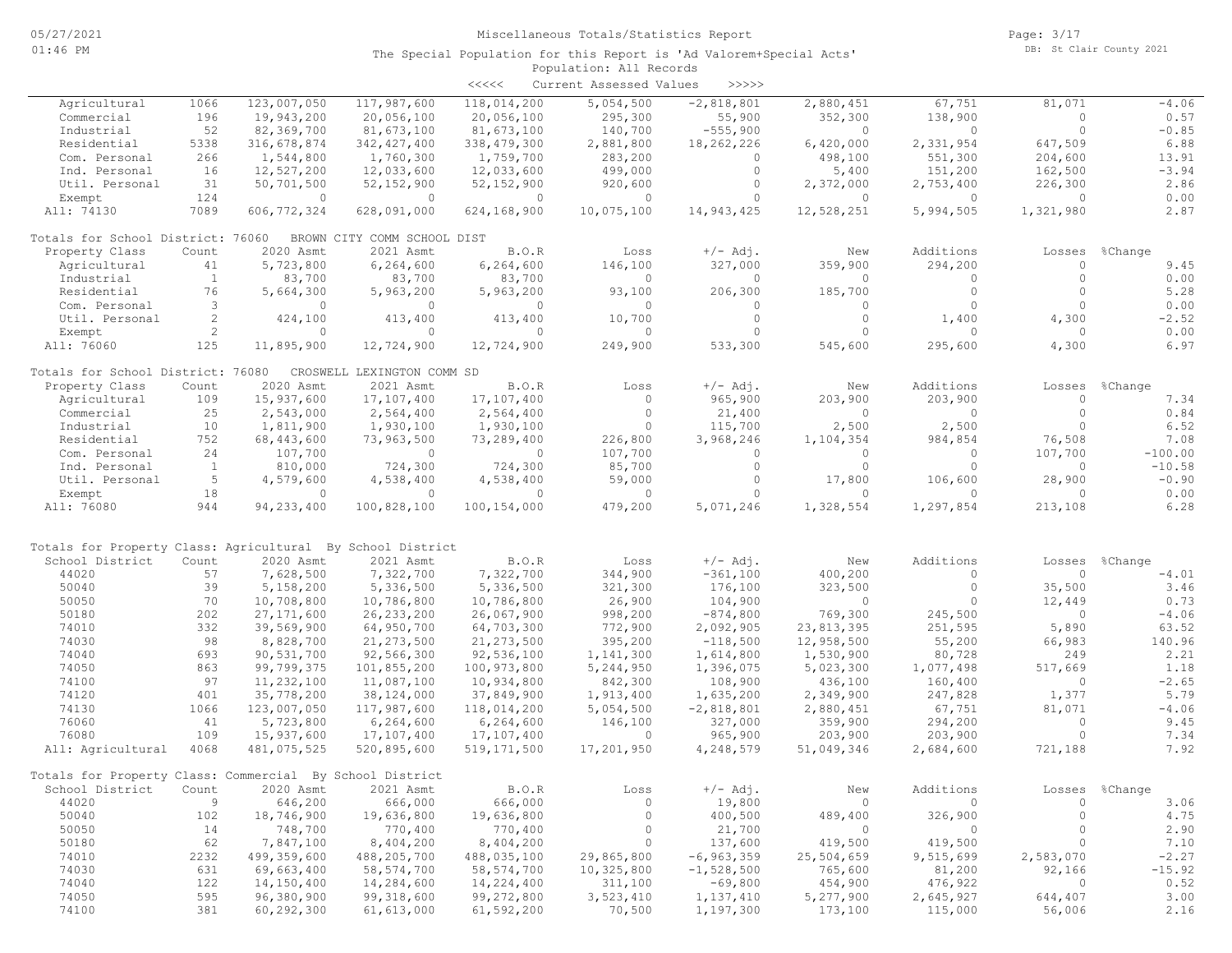|                                                             |              |                                                          |               | <<<<          | Current Assessed Values | >>>>>          |                       |            |              |                |
|-------------------------------------------------------------|--------------|----------------------------------------------------------|---------------|---------------|-------------------------|----------------|-----------------------|------------|--------------|----------------|
| 74120                                                       | 48           | 5,232,000                                                | 5, 155, 100   | 5,155,100     | $\circ$                 | $-76,900$      | $\Omega$              | $\circ$    | $\Omega$     | $-1.47$        |
| 74130                                                       | 196          | 19,943,200                                               | 20,056,100    | 20,056,100    | 295,300                 | 55,900         | 352,300               | 138,900    | $\circ$      | 0.57           |
| 76080                                                       | 25           | 2,543,000                                                | 2,564,400     | 2,564,400     | $\Omega$                | 21,400         | $\Omega$              | $\Omega$   | $\circ$      | 0.84           |
| All: Commercial                                             | 4417         | 797,136,700                                              | 779,249,600   | 778,952,200   | 45, 974, 910            | $-5,646,949$   | 33, 437, 359          | 13,720,048 | 3,375,649    | $-2.28$        |
| Totals for Property Class: Industrial By School District    |              |                                                          |               |               |                         |                |                       |            |              |                |
| School District                                             | Count        | 2020 Asmt                                                | 2021 Asmt     | B.O.R         | Loss                    | $+/-$ Adj.     | New                   | Additions  | Losses       | %Change        |
| 50040                                                       | 64           | 16, 316, 100                                             | 15, 445, 400  | 15, 445, 400  | 98,700                  | $-984,200$     | 212,200               | 212,200    | $\circ$      | $-5.34$        |
| 50050                                                       | $\mathbf{1}$ | 37,000                                                   | 37,600        | 37,600        | $\Omega$                | 600            | $\bigcirc$            | $\Omega$   | $\circ$      | 1.62           |
| 50180                                                       | 48           | 4,594,800                                                | 4,497,000     | 4,497,000     | $\circ$                 | $-97,800$      | $\circ$               | $\circ$    | $\Omega$     | $-2.13$        |
| 74010                                                       | 257          | 62, 218, 700                                             | 61, 965, 100  | 61,965,100    | 2,232,200               | 380,800        | 1,597,800             | 763,339    | 1,154,536    | $-0.41$        |
| 74030                                                       | 31           | 3,607,500                                                | 3,373,900     | 3,373,900     | 149,200                 | $-84,400$      | $\circ$               | $\circ$    | $\circ$      | $-6.48$        |
| 74040                                                       | 31           | 5,996,300                                                | 6,375,400     | 6,375,400     | $\Omega$                | 156,600        | 222,500               | 13,500     | $\Omega$     | 6.32           |
| 74050                                                       | 257          | 371,369,700                                              | 319,231,900   | 319,231,900   | 59,220,800              | $-4, 171, 600$ | 11,254,600            | 10,924,600 | 47,849,402   | $-14.04$       |
| 74100                                                       | 203          | 64,643,840                                               | 62,850,700    | 62,850,700    | 313,000                 | $-1,855,140$   | 375,000               | 344,190    | 289,135      | $-2.77$        |
| 74120                                                       | 20           | 2,586,600                                                | 2,590,100     | 2,590,100     | $\circ$                 | $-13,000$      | 16,500                | 16,500     | $\circ$      | 0.14           |
| 74130                                                       | 52           | 82,369,700                                               | 81,673,100    | 81,673,100    | 140,700                 | $-555,900$     | $\Omega$              | $\Omega$   | $\Omega$     | $-0.85$        |
| 76060                                                       | $\mathbf{1}$ | 83,700                                                   | 83,700        | 83,700        | $\Omega$                | $\circ$        | $\circ$               | $\circ$    | $\circ$      | 0.00           |
| 76080                                                       | 10           | 1,811,900                                                | 1,930,100     | 1,930,100     | $\Omega$                | 115,700        | 2,500                 | 2,500      | $\Omega$     | 6.52           |
| All: Industrial                                             | 975          | 615, 635, 840                                            | 560,054,000   | 560,054,000   | 62, 154, 600            | $-7, 108, 340$ | 13,681,100            | 12,276,829 | 49,293,073   | $-9.03$        |
| Totals for Property Class: Residential By School District   |              |                                                          |               |               |                         |                |                       |            |              |                |
| School District                                             | Count        | 2020 Asmt                                                | 2021 Asmt     | B.O.R         | Loss                    | $+/-$ Adj.     | New                   | Additions  |              | Losses %Change |
| 44020                                                       | 540          | 51,610,300                                               | 55,895,900    | 55,717,900    | 28,100                  | 3,653,500      | 482,200               | 360,978    | $\circ$      | 7.96           |
| 50040                                                       | 2281         | 88, 323, 600                                             | 101,983,400   | 101,225,500   | 295,200                 | 9,274,900      | 3,922,200             | 1,715,246  | 82,100       | 14.61          |
| 50050                                                       | 569          | 53,229,900                                               |               |               | 412,400                 | 2,385,800      | 977,500               | 564,833    | 26,975       | 5.54           |
| 50180                                                       |              |                                                          | 56,485,800    | 56,180,800    |                         |                |                       |            |              | 5.16           |
|                                                             | 1588         | 173, 276, 800                                            | 184,035,900   | 182, 210, 100 | 1,900,600               | 6,510,800      | 4,323,100             | 2,257,633  | 363,942      |                |
| 74010                                                       |              | 26441 1,669,092,475 1,801,076,800 1,782,456,540          |               |               | 16,597,650              | 101,596,637    | 28, 365, 078          | 11,269,635 | 3,469,482    | 6.79           |
| 74030                                                       | 9830         | 865, 926, 073                                            | 941,692,100   | 932,610,682   | 9,287,468               | 65, 274, 901   | 10,697,176            | 6,215,672  | 2,786,918    | 7.70           |
| 74040                                                       | 3706         | 283, 230, 700                                            | 298, 295, 300 | 295, 142, 538 | 1,865,200               | 11,035,838     | 2,741,200             | 1,775,448  | 829,381      | 4.21           |
| 74050                                                       |              | 12841 1, 175, 993, 520 1, 236, 901, 400 1, 227, 700, 500 |               |               | 7,482,385               | 45,101,865     | 14,087,500            | 7,823,332  | 2,359,366    | 4.40           |
| 74100                                                       | 6057         | 437,488,100                                              | 472,240,500   | 468,521,800   | 1,669,200               | 26,842,764     | 5,860,136             | 4,372,969  | 639,829      | 7.09           |
| 74120                                                       | 1968         | 163,792,000                                              | 175,520,200   | 173,771,600   | 1,372,000               | 7,766,700      | 3,584,900             | 2,353,523  | 429,896      | 6.09           |
| 74130                                                       | 5338         | 316,678,874                                              | 342, 427, 400 | 338, 479, 300 | 2,881,800               | 18,262,226     | 6,420,000             | 2,331,954  | 647,509      | 6.88           |
| 76060                                                       | 76           | 5,664,300                                                | 5,963,200     | 5,963,200     | 93,100                  | 206,300        | 185,700               | $\circ$    | $\circ$      | 5.28           |
| 76080                                                       | 752          | 68,443,600                                               | 73,963,500    | 73,289,400    | 226,800                 | 3,968,246      | 1,104,354             | 984,854    | 76,508       | 7.08           |
| All: Residential                                            |              | 71987 5, 352, 750, 242 5, 746, 481, 400 5, 693, 269, 860 |               |               | 44, 111, 903            | 301,880,477    | 82,751,044            | 42,026,077 | 11,711,906   | 6.36           |
| Totals for Property Class: Aq. Personal By School District  |              |                                                          |               |               |                         |                |                       |            |              |                |
| School District                                             | Count        | 2020 Asmt                                                | 2021 Asmt     | B.O.R         | Loss                    | $+/-$ Adj.     | New                   | Additions  | Losses       | %Change        |
| 74030                                                       | $\circ$      | 13,000                                                   | $\circ$       | $\circ$       | 13,000                  | $\circ$        | $\circ$               | $\circ$    | 13,000       | $-100.00$      |
| All: Aq. Personal                                           | $\circ$      | 13,000                                                   | $\circ$       | $\Omega$      | 13,000                  | $\Omega$       | $\Omega$              | $\circ$    | 13,000       | $-100.00$      |
| Totals for Property Class: Com. Personal By School District |              |                                                          |               |               |                         |                |                       |            |              |                |
| School District                                             | Count        | 2020 Asmt                                                | 2021 Asmt     | B.O.R         | Loss                    | $+/-$ Adj.     | New                   | Additions  | Losses       | %Change        |
| 44020                                                       | 22           | 185,100                                                  | 170,100       | 170,100       | 19,500                  | $\Omega$       | 4,500                 | 1,100      | 12,200       | $-8.10$        |
| 50040                                                       | 99           | 1,685,000                                                | 1,966,300     | 1,966,300     | 203,700                 | $\circ$        | 485,000               | 701,600    | 348,200      | 16.69          |
| 50050                                                       | 17           | 212,600                                                  | 223,100       | 223,100       | 25,100                  | $\Omega$       | 35,600                | 60,300     | 46,500       | 4.94           |
| 50180                                                       | 95           | 1,358,800                                                | 1,236,800     | 1,281,600     | 305,500                 | $\circ$        | 228,300               | 604,500    | 588,800      | $-5.68$        |
| 74010                                                       | 2380         | 65,519,100                                               | 59, 551, 100  | 59, 451, 400  | 13,979,800              | $\circ$        | 7,912,100             | 12,844,900 | 7,214,900    | $-9.26$        |
| 74030                                                       | 437          | 3,866,700                                                | 4,119,400     | 4,119,400     | 641,900                 | $\Omega$       | 894,600               | 1,172,800  | 620,300      | 6.54           |
| 74040                                                       | 193          | 3,631,800                                                | 2,921,900     | 2,920,400     | 1,271,000               | $\Omega$       | 559,600               | 528,300    | 1,038,200    | $-19.59$       |
| 74050                                                       | 1008         | 14,393,600                                               | 18,639,800    | 18,672,600    | 2,312,600               | $\Omega$       | 6,591,600             | 7,051,300  | 2,341,800    | 29.73          |
| 74100                                                       | 514          |                                                          |               |               |                         | $\circ$        |                       |            |              | $-18.20$       |
|                                                             | 79           | 23,547,900                                               | 19,296,700    | 19,262,600    | 5,227,600               | $\circ$        | 942,300               | 1,769,600  | 4,276,200    |                |
| 74120                                                       |              | 870,600                                                  | 786,400       | 786,400       | 162,000                 | $\circ$        | 77,800                | 107,900    | 74,600       | $-9.67$        |
| 74130                                                       | 266          | 1,544,800                                                | 1,760,300     | 1,759,700     | 283,200                 | $\Omega$       | 498,100<br>$\bigcirc$ | 551,300    | 204,600      | 13.91          |
| 76060                                                       | 3            | $\circ$                                                  | $\circ$       | $\circ$       | $\circ$                 | $\Omega$       |                       | $\Omega$   | $\mathbf{0}$ | 0.00           |
| 76080                                                       | 24           | 107,700                                                  | $\circ$       | $\circ$       | 107,700                 |                | $\circ$               | $\circ$    | 107,700      | $-100.00$      |
| All: Com. Personal 5137                                     |              | 116, 923, 700                                            | 110,671,900   | 110,613,600   | 24,539,600              | $\Omega$       | 18,229,500            | 25,393,600 | 16,874,000   | $-5.40$        |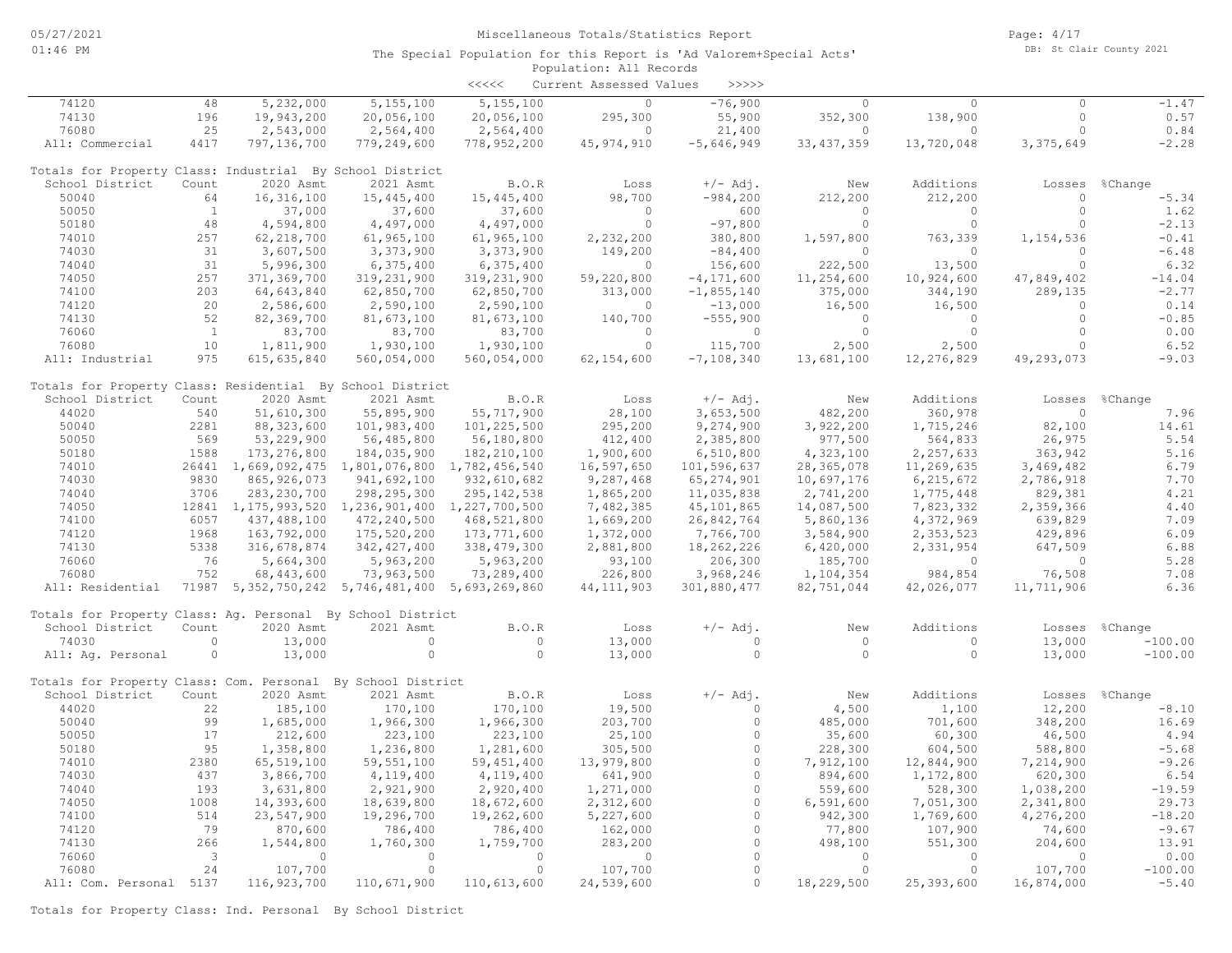|                                                      |                |                  |                    | $\begin{array}{c} \begin{array}{c} < \  \  < \  \  < \end{array} \end{array}$ | Current Assessed Values | >>>>>         |               |               |              |          |
|------------------------------------------------------|----------------|------------------|--------------------|-------------------------------------------------------------------------------|-------------------------|---------------|---------------|---------------|--------------|----------|
| School District                                      | Count          | 2020 Asmt        | 2021 Asmt          | B.O.R                                                                         | Loss                    | $+/-$ Adj.    | New           | Additions     | Losses       | %Change  |
| 44020                                                | $\mathbf{1}$   | $\circ$          | $\Omega$           | 0                                                                             | $\Omega$                | $\Omega$      | $\Omega$      | $\Omega$      | $\Omega$     | 0.00     |
| 50040                                                | 30             | 76,735,000       | 70, 315, 200       | 70, 315, 200                                                                  | 6,571,000               | $\circ$       | 151,200       | 1,662,800     | 473,900      | $-8.37$  |
| 50050                                                | $\mathbf{1}$   | $\circ$          | $\circ$            | $\circ$                                                                       | $\Omega$                | $\Omega$      | 0             | $\circ$       | $\circ$      | 0.00     |
| 50180                                                | $\overline{4}$ | 8,642,200        | 8,098,100          | 8,098,100                                                                     | 544,100                 | $\Omega$      | 0             | 233,900       | 100          | $-6.30$  |
| 74010                                                | 125            | 11,898,900       | 10,713,400         | 10,661,800                                                                    | 2,990,300               | $\Omega$      | 1,753,200     | 1,872,500     | 2,313,100    | $-10.40$ |
| 74030                                                | 13             | 108,500          | 138,300            | 138,300                                                                       | 56,000                  | $\Omega$      | 85,800        | 20,000        | 52,300       | 27.47    |
| 74040                                                | 6              | 1,939,100        | 1,593,700          | 1,593,700                                                                     | 345,400                 | $\Omega$      | $\Omega$      | $\Omega$      | 329,700      | $-17.81$ |
| 74050                                                | 103            | 419,300,800      | 490,542,900        | 490, 361, 400                                                                 | 20,591,500              | $\circ$       | 91,652,100    | 94, 112, 100  | 17,705,400   | 16.95    |
| 74100                                                | 33             | 6,774,300        | 6,051,900          | 6, 115, 100                                                                   | 796,600                 | $\Omega$      | 137,400       | 346,300       | 580,300      | $-9.73$  |
| 74120                                                | $\overline{9}$ | 179,200          | 170,000            | 170,000                                                                       | 12,700                  | $\Omega$      | 3,500         | 9,200         | 11,900       | $-5.13$  |
| 74130                                                | 16             | 12,527,200       | 12,033,600         | 12,033,600                                                                    | 499,000                 | $\circ$       | 5,400         | 151,200       | 162,500      | $-3.94$  |
| 76080                                                | $\mathbf{1}$   | 810,000          | 724,300            | 724,300                                                                       | 85,700                  | $\Omega$      | $\Omega$      | $\circ$       | $\Omega$     | $-10.58$ |
| All: Ind. Personal                                   | 342            | 538, 915, 200    | 600,381,400        | 600, 211, 500                                                                 | 32,492,300              | $\Omega$      | 93,788,600    | 98,408,000    | 21,629,200   | 11.37    |
| Totals for Property Class: Util. Personal            |                |                  | By School District |                                                                               |                         |               |               |               |              |          |
| School District                                      | Count          | 2020 Asmt        | 2021 Asmt          | B.O.R                                                                         | Loss                    | $+/-$ Adj.    | New           | Additions     | Losses       | %Change  |
| 44020                                                | 4              | 1,497,400        | 1,413,600          | 1,413,600                                                                     | 83,800                  | $\circ$       | $\circ$       | 6,600         | 49,000       | $-5.60$  |
| 50040                                                | $\overline{9}$ | 8,328,000        | 9,018,000          | 9,018,000                                                                     | 66,900                  | $\Omega$      | 756,900       | 1,002,900     | 58,300       | 8.29     |
| 50050                                                | 10             | 1,992,100        | 1,927,100          | 1,927,100                                                                     | 70,400                  | $\Omega$      | 5,400         | 8,000         | 10,400       | $-3.26$  |
| 50180                                                | 20             | 40, 373, 300     | 41,907,500         | 41,907,500                                                                    | 19,200                  | $\circ$       | 1,553,400     | 2,236,400     | 232,800      | 3.80     |
| 74010                                                | 30             | 57,683,800       | 61, 118, 300       | 61, 118, 300                                                                  | 190,800                 | $\Omega$      | 3,625,300     | 5,502,900     | 646,600      | 5.95     |
| 74030                                                | 8              | 12,432,400       | 13,343,200         | 13, 343, 200                                                                  | $\circ$                 | $\Omega$      | 910,800       | 1,470,900     | 164,000      | 7.33     |
| 74040                                                | 19             | 13, 133, 500     | 13,525,800         | 13,525,800                                                                    | 39,000                  | $\Omega$      | 431,300       | 472,100       | 107,800      | 2.99     |
| 74050                                                | 55             | 134,406,780      | 145, 912, 800      | 145, 912, 800                                                                 | 2,582,500               | $\Omega$      | 14,088,520    | 17,268,720    | 1,930,500    | 8.56     |
| 74100                                                | 31             | 77,945,900       | 81,611,100         | 81,611,100                                                                    | 1,686,900               | $\Omega$      | 5,352,100     | 12,858,900    | 7,179,988    | 4.70     |
| 74120                                                | 25             | 40,543,200       | 42,229,100         | 42,249,900                                                                    | 671,700                 | $\circ$       | 2,378,400     | 7,762,800     | 4,883,500    | 4.21     |
| 74130                                                | 31             | 50,701,500       | 52, 152, 900       | 52, 152, 900                                                                  | 920,600                 | $\Omega$      | 2,372,000     | 2,753,400     | 226,300      | 2.86     |
| 76060                                                | $\overline{c}$ | 424,100          | 413,400            | 413,400                                                                       | 10,700                  | $\Omega$      | 0             | 1,400         | 4,300        | $-2.52$  |
| 76080                                                | 5              | 4,579,600        | 4,538,400          | 4,538,400                                                                     | 59,000                  | $\circ$       | 17,800        | 106,600       | 28,900       | $-0.90$  |
| All: Util. Personal 249                              |                | 444,041,580      | 469, 111, 200      | 469,132,000                                                                   | 6,401,500               | $\Omega$      | 31, 491, 920  | 51, 451, 620  | 15,522,388   | 5.65     |
| Totals for Property Class: Exempt By School District |                |                  |                    |                                                                               |                         |               |               |               |              |          |
| School District                                      | Count          | 2020 Asmt        | 2021 Asmt          | B.O.R                                                                         | Loss                    | $+/-$ Adj.    | New           | Additions     | Losses       | %Change  |
| 44020                                                | 13             | $\circ$          | $\circ$            | 0                                                                             | $\Omega$                | $\Omega$      | $\circ$       | $\circ$       | $\circ$      | 0.00     |
| 50040                                                | 34             | $\circ$          | $\circ$            | $\circ$                                                                       | $\Omega$                | $\Omega$      | $\Omega$      | $\circ$       | $\circ$      | 0.00     |
| 50050                                                | 5              | $\Omega$         | $\Omega$           | $\cap$                                                                        | $\Omega$                | $\cap$        | $\Omega$      | $\Omega$      | $\Omega$     | 0.00     |
| 50180                                                | 28             | $\Omega$         | $\Omega$           | $\Omega$                                                                      | $\Omega$                | $\Omega$      | $\Omega$      | $\Omega$      | $\Omega$     | 0.00     |
| 74010                                                | 1255           | $\Omega$         | 425,700            | $\Omega$                                                                      | $\Omega$                | $\Omega$      | $\Omega$      | $\Omega$      | $\Omega$     | 0.00     |
| 74030                                                | 688            | $\Omega$         | $\circ$            | $\Omega$                                                                      | $\Omega$                | $\Omega$      | $\Omega$      | $\Omega$      | $\Omega$     | 0.00     |
| 74040                                                | 137            | $\Omega$         | $\circ$            | $\circ$                                                                       | $\Omega$                | $\Omega$      | $\circ$       | $\Omega$      | $\Omega$     | 0.00     |
| 74050                                                | 347            | $\Omega$         | $\circ$            | $\Omega$                                                                      | $\Omega$                | $\Omega$      | $\Omega$      | $\Omega$      | $\Omega$     | 0.00     |
| 74100                                                | 336            | $\Omega$         | $\Omega$           | $\cap$                                                                        | $\Omega$                | $\cap$        | $\Omega$      | $\Omega$      | $\Omega$     | 0.00     |
| 74120                                                | 61             | $\Omega$         | $\Omega$           | $\Omega$                                                                      | $\Omega$                | $\Omega$      | $\Omega$      | $\Omega$      | $\Omega$     | 0.00     |
| 74130                                                | 124            | $\Omega$         | $\Omega$           | $\Omega$                                                                      | $\Omega$                | $\Omega$      | $\Omega$      | $\Omega$      | $\Omega$     | 0.00     |
| 76060                                                | 2              | $\Omega$         | $\Omega$           | $\Omega$                                                                      | $\Omega$                | $\Omega$      | $\Omega$      | $\Omega$      | $\Omega$     | 0.00     |
| 76080                                                | 18             | $\Omega$         | $\Omega$           | $\circ$                                                                       | $\Omega$                | $\Omega$      | $\circ$       | $\mathbf{0}$  | $\circ$      | 0.00     |
| All: Exempt                                          | 3048           | $\Omega$         | 425,700            | $\Omega$                                                                      | $\Omega$                | $\Omega$      | $\Omega$      | $\Omega$      | $\Omega$     | 0.00     |
|                                                      |                |                  |                    |                                                                               |                         |               |               |               |              |          |
| Totals                                               | Count          | 2020 Asmt        | 2021 Asmt          | B.O.R                                                                         | Loss                    | $+/-$ Adj.    | New           | Additions     | Losses       | %Change  |
| Real                                                 | 81,447         | 7,246,598,307    | 7,606,680,600      | 7,551,447,560                                                                 | 169, 443, 363           | 293, 373, 767 | 180, 918, 849 | 70,707,554    | 65,101,816   | 4.21     |
| Personal                                             | 5,728          | 1,099,893,480    | 1,180,164,500      | 1,179,957,100                                                                 | 63,446,400              | $\circ$       | 143,510,020   | 175, 253, 220 | 54,038,588   | 7.28     |
| Real & Personal                                      | 87,175         | 8, 346, 491, 787 | 8,786,845,100      | 8,731,404,660                                                                 | 232,889,763             | 293, 373, 767 | 324, 428, 869 | 245,960,774   | 119,140,404  | 4.61     |
| Exempt                                               | 3,048          | $\circ$          | 425,700            | $\circ$                                                                       | $\circ$                 | $\circ$       | $\circ$       | $\circ$       | $\mathbf{0}$ | 0.00     |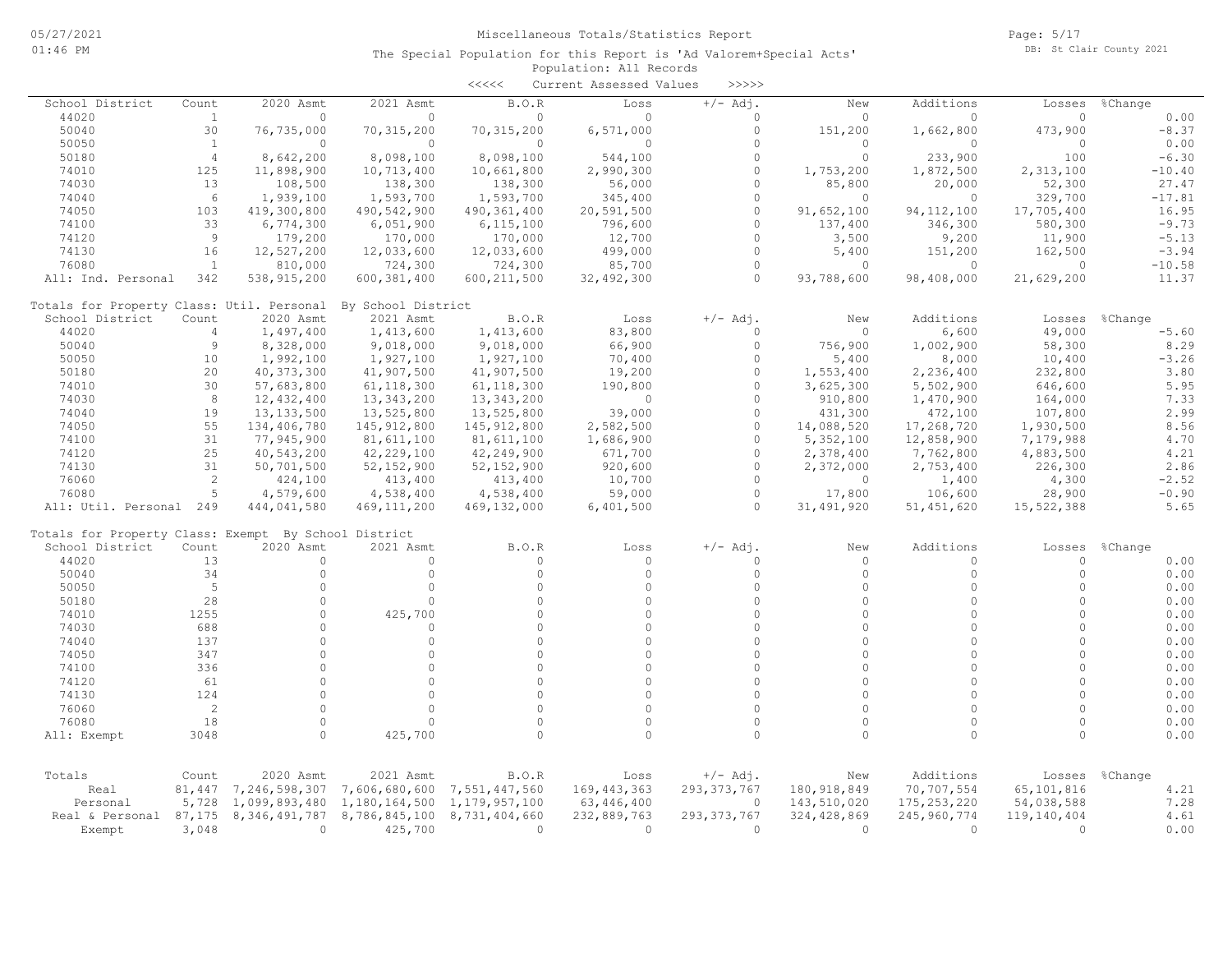<<<<< S.E.V., Taxable and Capped Values >>>>>

| Totals for School District: 44020                            |                |                | ALMONT COMMUNITY SCHOOLS                                                                                                            |                |                |              |               |                |                |                          |
|--------------------------------------------------------------|----------------|----------------|-------------------------------------------------------------------------------------------------------------------------------------|----------------|----------------|--------------|---------------|----------------|----------------|--------------------------|
| Property Class                                               | Count          | 2020 SEV       | Fin SEV                                                                                                                             | 2021 SEV       | 2020 Tax       | Fin Tax      | 2021 Tax      | BOR Tax        | 2021 Cap       | 2021 MCAP                |
| Agricultural                                                 | 57             | 7,628,500      | 7,628,500                                                                                                                           | 7,322,700      | 4,272,931      | 4,272,931    | 4,334,328     | 4,334,328      | 4,332,727      | 4,332,727                |
| Commercial                                                   | 9              | 646,200        | 646,200                                                                                                                             | 666,000        | 590,779        | 528,823      | 536,222       | 536,222        | 536,222        | 536,222                  |
| Residential                                                  | 540            | 51,610,300     | 51,610,300                                                                                                                          | 55,717,900     | 36, 273, 744   | 36, 273, 744 | 37,846,282    | 37,754,308     | 37, 234, 266   | 37, 142, 292             |
| Com. Personal                                                | 22             | 185,100        | 185,100                                                                                                                             | 170,100        | 185,100        | 185,100      | 170,100       | 170,100        | 170,100        | 170,100                  |
| Ind. Personal                                                | <sup>1</sup>   | $\overline{0}$ | $\circ$                                                                                                                             | $\circ$        | 0              | $\circ$      | $\Omega$      | 0              | $\Omega$       | - 0                      |
| Util. Personal                                               | $\overline{4}$ | 1,497,400      | 1,497,400                                                                                                                           | 1,413,600      | 1,497,400      | 1,497,400    | 1,413,600     | 1,413,600      | 1,413,600      | 1,413,600                |
| Exempt                                                       | 13             | $\circ$        | $\circ$                                                                                                                             | $\circ$        | $\circ$        | $\circ$      | $\circ$       | $\circ$        | $\circ$        | $\Omega$                 |
| All: 44020                                                   | 646            | 61,567,500     | 61,567,500                                                                                                                          | 65,290,300     | 42,819,954     | 42,757,998   | 44,300,532    | 44,208,558     | 43,686,915     | 43,594,941               |
|                                                              |                |                |                                                                                                                                     |                |                |              |               |                |                |                          |
| Totals for School District: 50040                            |                |                | ANCHOR BAY SCHOOL DISTRICT                                                                                                          |                |                |              |               |                |                |                          |
| Property Class                                               | Count          | 2020 SEV       | Fin SEV                                                                                                                             | 2021 SEV       | 2020 Tax       | Fin Tax      | 2021 Tax      | BOR Tax        | 2021 Cap       | 2021 MCAP                |
| Agricultural                                                 | 39             | 5,158,200      | 5,158,200                                                                                                                           | 5,336,500      | 3,543,760      | 3,543,760    | 3,600,452     | 3,600,452      | 3,557,357      | 3,557,357                |
| Commercial                                                   | 102            | 18,746,900     | 18,746,900                                                                                                                          | 19,636,800     | 14,428,097     | 14,428,097   | 16,296,164    | 16,296,164     | 15,046,834     | 15,046,834               |
| Industrial                                                   | 64             | 16,316,100     | 16,316,100                                                                                                                          | 15,445,400     | 13,499,184     | 13,499,184   | 13,464,690    | 13,464,690     | 13,810,450     | 13,810,450               |
| Residential                                                  | 2281           | 88, 323, 600   | 88,320,000                                                                                                                          | 101,225,500    | 65,380,581     | 65, 376, 981 | 69,925,647    | 69,338,625     | 68,410,870     | 68,370,209               |
| Com. Personal                                                | 99             | 1,685,000      | 1,670,000                                                                                                                           | 1,966,300      | 1,685,000      | 1,670,000    | 1,966,300     | 1,966,300      | 1,966,300      | 1,966,300                |
| Ind. Personal                                                | 30             | 76,735,000     | 76,735,000                                                                                                                          | 70, 315, 200   | 76,735,000     | 76,735,000   | 70, 315, 200  | 70, 315, 200   | 70, 315, 200   | 70, 315, 200             |
| Util. Personal                                               | 9              | 8,328,000      | 8,328,000                                                                                                                           | 9,018,000      | 8,328,000      | 8,328,000    | 9,018,000     | 9,018,000      | 9,018,000      | 9,018,000                |
| Exempt                                                       | 34             | $\circ$        | $\circ$                                                                                                                             | $\circ$        | $\circ$        | $\circ$      | $\circ$       | $\circ$        | $\overline{0}$ |                          |
| All: 50040                                                   | 2658           | 215,292,800    | 215, 274, 200                                                                                                                       | 222,943,700    | 183,599,622    | 183,581,022  | 184,586,453   | 183, 999, 431  | 182, 125, 011  | 182,084,350              |
|                                                              |                |                |                                                                                                                                     |                |                |              |               |                |                |                          |
| Totals for School District: 50050                            |                |                | ARMADA AREA SCHOOLS                                                                                                                 |                |                |              |               |                |                |                          |
| Property Class                                               | Count          | 2020 SEV       | Fin SEV                                                                                                                             | 2021 SEV       | 2020 Tax       | Fin Tax      | 2021 Tax      | BOR Tax        | 2021 Cap       | 2021 MCAP                |
|                                                              |                |                |                                                                                                                                     |                |                | 6,188,545    |               |                |                |                          |
| Agricultural                                                 | 70             | 10,708,800     | 10,708,800                                                                                                                          | 10,786,800     | 6,188,545      |              | 6,390,305     | 6,390,305      | 6, 262, 524    | 6,262,524                |
| Commercial                                                   | 14             | 748,700        | 748,700                                                                                                                             | 770,400        | 533,145        | 533,145      | 537,315       | 537,315        | 540,602        | 540,602                  |
| Industrial                                                   | <sup>1</sup>   | 37,000         | 37,000                                                                                                                              | 37,600         | 34,608         | 34,608       | 35,092        | 35,092         | 35,092         | 35,092                   |
| Residential                                                  | 569            | 53,229,900     | 53,229,900                                                                                                                          | 56,180,800     | 38,637,906     | 38,637,906   | 40,468,029    | 40,223,018     | 39,928,228     | 39,716,017               |
| Com. Personal                                                | 17             | 212,600        | 401,860                                                                                                                             | 223,100        | 212,600        | 401,860      | 223,100       | 223,100        | 223,100        | 223,100                  |
| Ind. Personal                                                | $\mathbf{1}$   | $\circ$        | $\circ$                                                                                                                             | $\circ$        | $\circ$        | $\circ$      | $\Omega$      | $\circ$        | $\overline{0}$ | $\circ$                  |
| Util. Personal                                               | 10             | 1,992,100      | 1,992,100                                                                                                                           | 1,927,100      | 1,992,100      | 1,992,100    | 1,927,100     | 1,927,100      | 1,927,100      | 1,927,100                |
| Exempt                                                       | 5              | $\circ$        | 0                                                                                                                                   | $\circ$        | $\Omega$       | $\circ$      | $\Omega$      | $\circ$        | $\Omega$       |                          |
| All: 50050                                                   | 687            | 66,929,100     | 67,118,360                                                                                                                          | 69,925,800     | 47,598,904     | 47,788,164   | 49,580,941    | 49,335,930     | 48, 916, 646   | 48,704,435               |
|                                                              |                |                |                                                                                                                                     |                |                |              |               |                |                |                          |
| Totals for School District: 50180                            |                |                | RICHMOND COMMUNITY SCHOOLS                                                                                                          |                |                |              |               |                |                |                          |
| Property Class                                               | Count          | 2020 SEV       | Fin SEV                                                                                                                             | 2021 SEV       | 2020 Tax       | Fin Tax      | 2021 Tax      | BOR Tax        | 2021 Cap       | 2021 MCAP                |
| Agricultural                                                 | 202            | 27, 171, 600   | 27, 171, 600                                                                                                                        | 26,067,900     | 18,712,264     | 18,712,264   | 19,081,714    | 18,916,414     | 19,164,352     | 18,999,052               |
| Commercial                                                   | 62             | 7,847,100      | 7,847,100                                                                                                                           | 8,404,200      | 5,354,319      | 5, 354, 319  | 6,076,588     | 6,076,588      | 5,848,748      | 5,848,748                |
| Industrial                                                   | 48             | 4,594,800      | 4,594,800                                                                                                                           | 4,497,000      | 2,887,641      | 2,887,641    | 2,861,973     | 2,861,973      | 2,928,044      | 2,928,044                |
| Residential                                                  | 1588           | 173, 276, 800  | 172,929,300                                                                                                                         | 182, 210, 100  | 121, 404, 349  | 121,056,127  | 128,526,964   | 127,307,073    | 126, 489, 135  | 125, 194, 399            |
| Com. Personal                                                | 95             | 1,358,800      | 1,358,800                                                                                                                           | 1,281,600      | 1,358,800      | 1,358,800    | 1,236,800     | 1,281,600      | 1,236,800      | 1,281,600                |
| Ind. Personal                                                | $\overline{4}$ | 8,642,200      | 8,642,200                                                                                                                           | 8,098,100      | 8,642,200      | 8,642,200    | 8,098,100     | 8,098,100      | 8,098,100      | 8,098,100                |
| Util. Personal                                               | 20             | 40, 373, 300   | 40, 373, 300                                                                                                                        | 41,907,500     | 39,693,638     | 39,693,638   | 41,299,386    | 41,299,386     | 41,299,386     | 41,299,386               |
| Exempt                                                       | 28             | $\Omega$       | $\circ$                                                                                                                             | $\circ$        | $\circ$        | $\circ$      | $\circ$       | $\circ$        | $\Omega$       | $\Omega$                 |
| All: 50180                                                   | 2047           | 263, 264, 600  | 262, 917, 100                                                                                                                       | 272,466,400    | 198,053,211    | 197,704,989  | 207, 181, 525 | 205, 841, 134  | 205,064,565    | 203,649,329              |
|                                                              |                |                |                                                                                                                                     |                |                |              |               |                |                |                          |
| Totals for School District: 74010                            |                |                | PORT HURON AREA SCHOOL DIST                                                                                                         |                |                |              |               |                |                |                          |
| Property Class                                               | Count          | 2020 SEV       | Fin SEV                                                                                                                             | 2021 SEV       | 2020 Tax       | Fin Tax      | 2021 Tax      | BOR Tax        | 2021 Cap       | 2021 MCAP                |
| Agricultural                                                 | 332            | 39,569,900     | 39,569,900                                                                                                                          | 64,703,300     | 21,984,183     | 21,984,183   | 30,862,606    | 30,714,165     | 30,700,001     | 30,588,960               |
| Commercial                                                   | 2232           | 499,359,600    | 485, 365, 111                                                                                                                       | 488,035,100    | 353, 463, 370  | 344,780,437  | 358,850,036   | 358,967,027    | 359,017,631    | 359,298,842              |
| Industrial                                                   | 257            | 62, 218, 700   | 62,218,700                                                                                                                          | 61,965,100     | 51,001,329     | 51,001,329   | 51,281,197    | 51,281,197     | 51, 194, 215   | 51, 194, 215             |
| Residential                                                  |                |                | 26441 1,669,092,475 1,667,898,384 1,782,456,540 1,307,166,664 1,306,542,104 1,366,177,169 1,352,229,614 1,345,429,368 1,332,304,614 |                |                |              |               |                |                |                          |
| Com. Personal                                                | 2380           | 65,519,100     | 65, 312, 150                                                                                                                        | 59,451,400     | 65,519,100     | 65, 312, 150 | 59,551,100    | 59, 451, 400   | 59,551,100     | 59,451,400               |
|                                                              |                |                |                                                                                                                                     |                |                |              |               |                |                |                          |
| Ind. Personal                                                | 125            | 11,898,900     | 11,911,500                                                                                                                          | 10,661,800     | 11,898,900     | 11,911,500   | 10,713,400    | 10,661,800     | 10,713,400     | 10,661,800               |
| Util. Personal                                               | 30             | 57,683,800     | 57,684,100                                                                                                                          | 61, 118, 300   | 57, 563, 507   | 57,563,807   | 60,996,985    | 60,996,985     | 61,004,450     | 61,004,450               |
| Exempt                                                       | 1255           | $\overline{0}$ | $\overline{0}$                                                                                                                      | $\overline{0}$ | $\overline{0}$ | $\circ$      | 412,903       | $\overline{0}$ | 284,344        | $\overline{\phantom{0}}$ |
| All: 74010                                                   |                |                | 33052 2,405,342,475 2,389,959,845 2,528,391,540 1,868,597,053 1,859,095,510 1,938,845,396 1,924,302,188 1,917,894,509 1,904,504,281 |                |                |              |               |                |                |                          |
|                                                              |                |                |                                                                                                                                     |                |                |              |               |                |                |                          |
| Totals for School District: 74030 ALGONAC COMMUNITY SCH DIST |                |                |                                                                                                                                     |                |                |              |               |                |                |                          |
| Property Class                                               | Count          | 2020 SEV       | Fin SEV                                                                                                                             | 2021 SEV       | 2020 Tax       | Fin Tax      | 2021 Tax      | BOR Tax        | 2021 Cap       | 2021 MCAP                |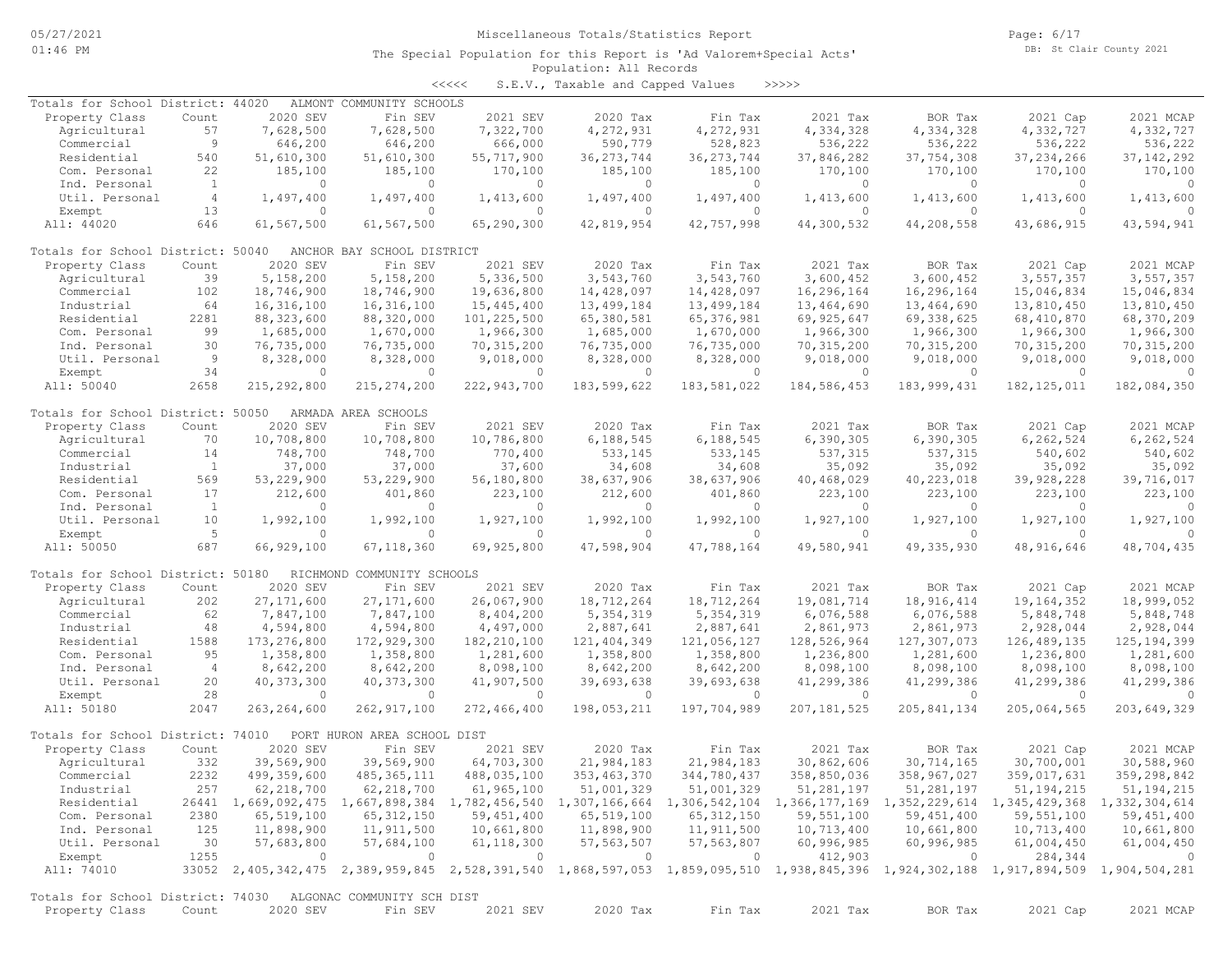| $\prec$ <<<< |  | S.E.V., Taxable and Capped Values |  | >>>>> |
|--------------|--|-----------------------------------|--|-------|
|--------------|--|-----------------------------------|--|-------|

| Agricultural                                          | 98           | 8,828,700             | 8,828,700                    | 21, 273, 500                   | 5, 933, 151                     | 5, 933, 151                                                                         | 13,503,792               | 13,503,792               | 13,006,564                                | 13,006,564             |
|-------------------------------------------------------|--------------|-----------------------|------------------------------|--------------------------------|---------------------------------|-------------------------------------------------------------------------------------|--------------------------|--------------------------|-------------------------------------------|------------------------|
| Commercial                                            | 631          | 69,663,400            | 69,663,400                   | 58, 574, 700                   | 49,580,053                      | 49,501,020                                                                          | 44,681,295               | 44,681,295               | 44,754,799                                | 44,754,799             |
| Industrial                                            | 31           | 3,607,500             | 3,607,500                    | 3,373,900                      | 2,782,072                       | 2,782,072                                                                           | 2,703,689                | 2,703,689                | 2,713,231                                 | 2,713,231              |
| Residential                                           | 9830         | 865, 926, 073         | 864, 984, 773                | 932,610,682                    | 630, 511, 021                   | 629,759,219                                                                         | 660, 539, 173            | 654,776,207              | 647, 362, 553                             | 642, 632, 987          |
| Aq. Personal                                          | $\circ$      | 13,000                | 13,000                       | $\Omega$                       | 13,000                          | 13,000                                                                              | $\circ$                  | $\circ$                  | $\circ$                                   | $\Omega$               |
| Com. Personal                                         | 437          | 3,866,700             | 3,859,200                    | 4,119,400                      | 3,866,700                       | 3,859,200                                                                           | 4,119,400                | 4,119,400                | 4,119,400                                 | 4,119,400              |
| Ind. Personal                                         | 13           | 108,500               | 108,500                      | 138,300                        | 108,500                         | 108,500                                                                             | 138,300                  | 138,300                  | 138,300                                   | 138,300                |
| Util. Personal                                        | 8            | 12,432,400            | 12,432,400                   | 13, 343, 200                   | 12,432,400                      | 12,432,400                                                                          | 13,343,200               | 13, 343, 200             | 13, 343, 200                              | 13, 343, 200           |
| Exempt                                                | 688          | $\circ$               | $\circ$                      | $\circ$                        | $\circ$                         | $\circ$                                                                             | $\circ$                  | $\circ$                  | $\circ$                                   | $\circ$                |
| All: 74030                                            | 11736        | 964, 446, 273         |                              | 963, 497, 473 1, 033, 433, 682 | 705,226,897                     | 704,388,562                                                                         | 739,028,849              | 733, 265, 883            | 725, 438, 047                             | 720,708,481            |
| Totals for School District: 74040                     |              |                       | CAPAC COMMUNITY SCH DISTRICT |                                |                                 |                                                                                     |                          |                          |                                           |                        |
| Property Class                                        | Count        | 2020 SEV              | Fin SEV                      | 2021 SEV                       | 2020 Tax                        | Fin Tax                                                                             | 2021 Tax                 | BOR Tax                  | 2021 Cap                                  | 2021 MCAP              |
| Agricultural                                          | 693          | 90,531,700            | 90, 329, 826                 | 92,536,100                     | 50,659,142                      | 50,496,709                                                                          | 51,836,325               | 51,826,131               | 51,461,989                                | 51, 451, 795           |
| Commercial                                            | 122          | 14,150,400            | 14,004,500                   | 14,224,400                     | 11,160,666                      | 11,020,380                                                                          | 11,383,799               | 11,323,599               | 11, 410, 784                              | 11, 373, 184           |
| Industrial                                            | 31           | 5,996,300             | 5,996,300                    | 6,375,400                      | 4,971,242                       | 4,971,242                                                                           | 5,260,771                | 5,260,771                | 5,267,857                                 | 5,267,857              |
| Residential                                           | 3706         | 283, 230, 700         | 282,220,600                  | 295, 142, 538                  | 200,991,245                     | 200, 201, 056                                                                       | 210, 120, 818            | 207,770,539              | 206,716,605                               | 204,606,961            |
| Com. Personal                                         | 193          | 3,631,800             | 3,771,800                    | 2,920,400                      | 3,631,800                       | 3,771,800                                                                           | 2,921,900                | 2,920,400                | 2,921,900                                 | 2,920,400              |
| Ind. Personal                                         | 6            | 1,939,100             | 1,939,100                    | 1,593,700                      | 1,939,100                       | 1,939,100                                                                           | 1,593,700                | 1,593,700                | 1,593,700                                 | 1,593,700              |
| Util. Personal                                        | 19           | 13, 133, 500          | 13, 133, 500                 | 13,525,800                     | 13, 133, 500                    | 13, 133, 500                                                                        | 13,525,800               | 13,525,800               | 13,525,800                                | 13,525,800             |
| Exempt                                                | 137          | $\circ$               | $\Omega$                     | $\Omega$                       | $\overline{0}$                  | $\Omega$                                                                            | $\Omega$                 | $\circ$                  | $\circ$                                   | $\Omega$               |
| All: 74040                                            | 4907         | 412,613,500           | 411,395,626                  | 426, 318, 338                  | 286, 486, 695                   | 285, 533, 787                                                                       | 296, 643, 113            | 294,220,940              | 292,898,635                               | 290,739,697            |
| Totals for School District: 74050                     |              |                       | EAST CHINA TWP SCHOOL DIST   |                                |                                 |                                                                                     |                          |                          |                                           |                        |
| Property Class                                        | Count        | 2020 SEV              | Fin SEV                      | 2021 SEV                       | 2020 Tax                        | Fin Tax                                                                             | 2021 Tax                 | BOR Tax                  | 2021 Cap                                  | 2021 MCAP              |
| Agricultural                                          | 863          | 99,799,375            | 99, 171, 475                 | 100,973,800                    | 71,582,462                      | 71,104,583                                                                          | 73,260,156               | 72,567,394               | 72,706,899                                | 72,067,432             |
| Commercial                                            | 595          | 96,380,900            | 96,057,600                   | 99,272,800                     | 76,249,439                      | 75,850,000                                                                          | 79,023,935               | 78,978,135               | 78,860,631                                | 78,860,631             |
| Industrial                                            | 257          | 371,369,700           | 371,590,900                  | 319,231,900                    | 335,698,790                     | 335, 919, 990                                                                       | 290,661,687              | 290,661,687              | 292,723,796                               | 292,723,796            |
| Residential                                           | 12841        | 1,175,993,520         | 1,173,032,935                | 1,227,700,500                  | 910, 931, 505                   | 908, 445, 782                                                                       | 948, 946, 848            | 941,875,058              | 936, 935, 552                             | 930,296,895            |
| Com. Personal                                         | 1008         | 14,393,600            | 14,361,400                   | 18,672,600                     | 14,393,600                      | 14,361,400                                                                          | 18,639,800               | 18,672,600               | 18,639,800                                | 18,672,600             |
| Ind. Personal                                         | 103          | 419,300,800           | 419,252,600                  | 490,361,400                    | 419,300,800                     | 419,252,600                                                                         | 490,542,900              | 490, 361, 400            | 490,542,900                               | 490, 361, 400          |
| Util. Personal                                        | 55           | 134,406,780           | 134,406,380                  | 145, 912, 800                  | 134,406,780                     | 134,406,380                                                                         | 145, 912, 800            | 145, 912, 800            | 145, 951, 115                             | 145, 951, 115          |
| Exempt                                                | 347          | $\Omega$              | $\Omega$                     | $\Omega$                       | $\Omega$                        | $\circ$                                                                             | $\Omega$                 | 0                        | $\circ$                                   |                        |
| All: 74050                                            | 16069        |                       |                              |                                |                                 | 2,311,644,675 2,307,873,290 2,402,125,800 1,962,563,376 1,959,340,735 2,046,988,126 |                          |                          | 2,039,029,074 2,036,360,693 2,028,933,869 |                        |
| Totals for School District: 74100                     |              |                       | MARYSVILLE PUBLIC SCH DIST   |                                |                                 |                                                                                     |                          |                          |                                           |                        |
| Property Class                                        | Count        | 2020 SEV              | Fin SEV                      | 2021 SEV                       | 2020 Tax                        | Fin Tax                                                                             | 2021 Tax                 | BOR Tax                  | 2021 Cap                                  | 2021 MCAP              |
| Agricultural                                          | 97           | 11,232,100            | 11,232,100                   | 10,934,800                     | 8,195,677                       | 8,195,677                                                                           | 8,175,946                | 8,056,664                | 8,101,738                                 | 7,982,456              |
| Commercial                                            | 381          | 60,292,300            | 60,292,300                   | 61,592,200                     | 45,777,026                      | 45,777,026                                                                          | 46,560,403               | 46,551,079               | 46,508,565                                | 46,508,565             |
| Industrial                                            | 203          | 64,643,840            | 64,639,640                   | 62,850,700                     | 51,489,826                      | 51, 487, 381                                                                        | 52,382,745               | 52,382,745               | 52, 259, 342                              | 52, 259, 342           |
| Residential                                           | 6057         | 437,488,100           | 436,994,900                  | 468,521,800                    | 340, 456, 369                   | 340,059,027                                                                         | 358,524,603              | 355, 621, 577            | 352, 242, 926                             | 349,622,632            |
| Com. Personal                                         | 514          | 23,547,900            | 23,547,900                   | 19,262,600                     | 23,547,900                      | 23,547,900                                                                          | 19,296,700               | 19,262,600               | 19,296,700                                | 19,262,600             |
| Ind. Personal                                         | 33           | 6,774,300             | 6,777,000                    |                                | 6,774,300                       | 6,777,000                                                                           | 6,051,900                | 6,115,100                | 6,051,900                                 | 6,115,100              |
|                                                       | 31           |                       |                              | 6, 115, 100                    |                                 |                                                                                     |                          |                          |                                           |                        |
| Util. Personal                                        | 336          | 77,945,900<br>$\circ$ | 77,945,900                   | 81,611,100<br>$\Omega$         | 77,873,578                      | 77,873,578<br>$\Omega$                                                              | 81,609,639               | 81,609,639               | 81,656,776<br>$\Omega$                    | 81,656,776<br>$\Omega$ |
| Exempt<br>All: 74100                                  | 7652         | 681, 924, 440         | $\circ$<br>681, 429, 740     | 710,888,300                    | $\overline{0}$<br>554, 114, 676 | 553, 717, 589                                                                       | $\circ$<br>572,601,936   | $\circ$<br>569, 599, 404 | 566, 117, 947                             | 563, 407, 471          |
| Totals for School District: 74120                     |              |                       | MEMPHIS COMMUNITY SCHOOLS    |                                |                                 |                                                                                     |                          |                          |                                           |                        |
|                                                       |              | 2020 SEV              |                              |                                | 2020 Tax                        |                                                                                     |                          |                          |                                           | 2021 MCAP              |
| Property Class<br>Agricultural                        | Count<br>401 | 35,778,200            | Fin SEV<br>35,707,700        | 2021 SEV<br>37,849,900         | 21,487,894                      | Fin Tax<br>21, 432, 361                                                             | 2021 Tax<br>22, 415, 545 | BOR Tax<br>22, 239, 034  | 2021 Cap<br>22,266,068                    | 22,089,557             |
|                                                       |              |                       |                              |                                |                                 |                                                                                     |                          |                          |                                           |                        |
| Commercial                                            | 48           | 5,232,000             | 5,232,000                    | 5,155,100                      | 3,367,438                       | 3,367,438                                                                           | 3,529,405                | 3,529,405                | 3, 414, 557                               | 3, 414, 557            |
| Industrial                                            | 20           | 2,586,600             | 2,586,600                    | 2,590,100                      | 2,041,095                       | 2,041,095                                                                           | 2,067,640                | 2,067,640                | 2,086,161                                 | 2,086,161              |
| Residential                                           | 1968         | 163,792,000           | 163,336,500                  | 173,771,600                    | 121,363,337                     | 120,967,586                                                                         | 128,679,134              | 127,406,928              | 126, 229, 154                             | 124,988,948            |
| Com. Personal                                         | 79           | 870,600               | 870,600                      | 786,400                        | 870,600                         | 870,600                                                                             | 786,400                  | 786,400                  | 786,400                                   | 786,400                |
| Ind. Personal                                         | 9            | 179,200               | 179,200                      | 170,000                        | 179,200                         | 179,200                                                                             | 170,000                  | 170,000                  | 170,000                                   | 170,000                |
| Util. Personal                                        | 25           | 40,543,200            | 40,543,200                   | 42,249,900                     | 40,543,200                      | 40,543,200                                                                          | 42,229,100               | 42,249,900               | 42,229,100                                | 42,249,900             |
| Exempt                                                | 61           | $\circ$               | $\overline{0}$               | $\sim$ 0                       | $\overline{0}$                  | $\sim$ 0                                                                            | $\overline{0}$           | $\overline{0}$           | $\circ$                                   | $\overline{0}$         |
| All: 74120                                            | 2611         | 248,981,800           | 248,455,800                  | 262,573,000                    | 189,852,764                     | 189, 401, 480                                                                       | 199,877,224              | 198,449,307              | 197, 181, 440                             | 195,785,523            |
| Totals for School District: 74130 YALE PUBLIC SCHOOLS |              |                       |                              |                                |                                 |                                                                                     |                          |                          |                                           |                        |
| Property Class                                        | Count        | 2020 SEV              | Fin SEV                      | 2021 SEV                       | 2020 Tax                        | Fin Tax                                                                             | 2021 Tax                 | BOR Tax                  | 2021 Cap                                  | 2021 MCAP              |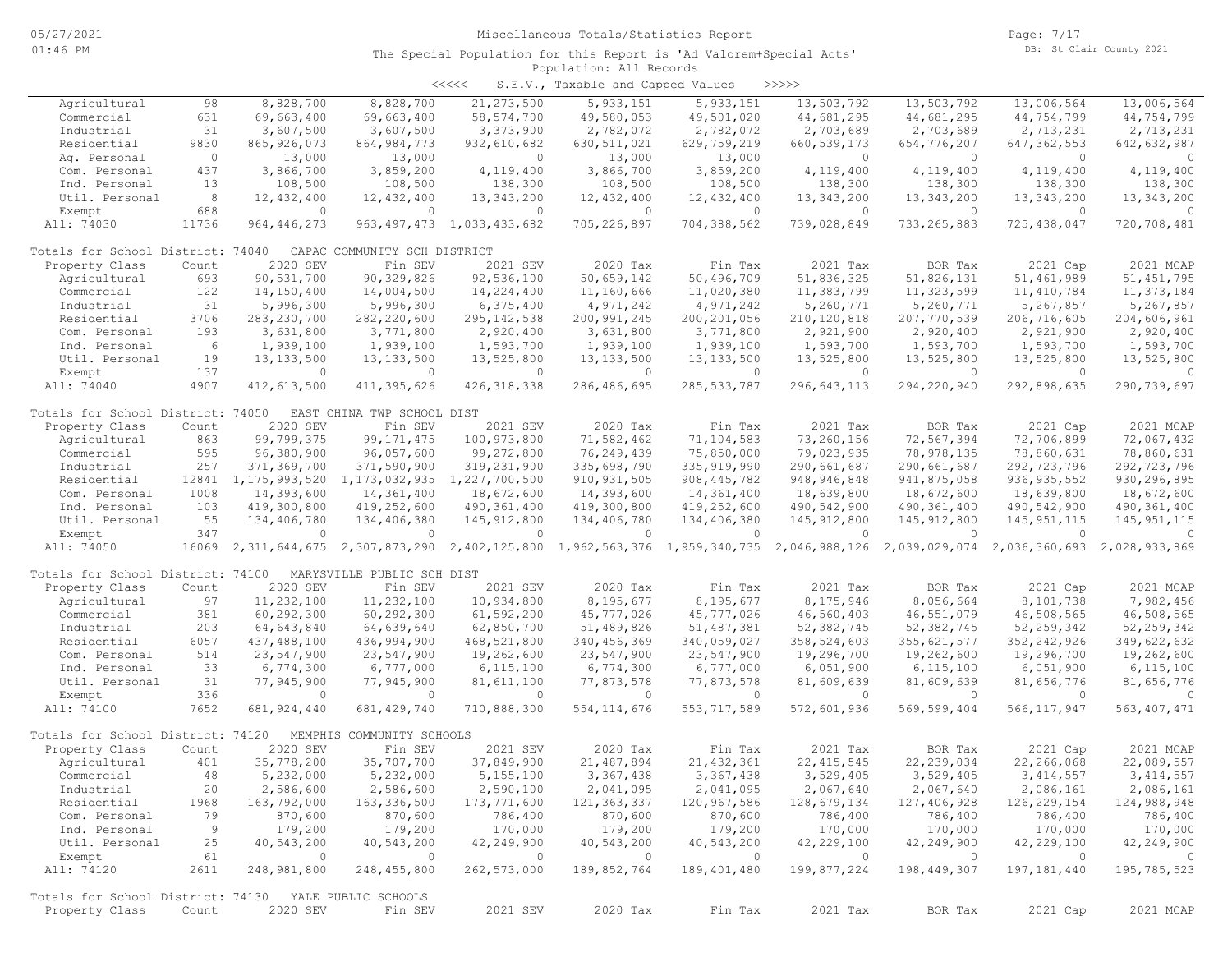| くくくくく | S.E.V., Taxable and Capped Values |  |  |  | >>>>> |
|-------|-----------------------------------|--|--|--|-------|
|-------|-----------------------------------|--|--|--|-------|

| Agricultural                                               | 1066           | 123,007,050   | 122,860,650                 | 118,014,200   | 68, 372, 836  | 68,268,985   | 68, 435, 398  | 68, 410, 394  | 68, 157, 917  | 68, 132, 913  |
|------------------------------------------------------------|----------------|---------------|-----------------------------|---------------|---------------|--------------|---------------|---------------|---------------|---------------|
| Commercial                                                 | 196            | 19,943,200    | 19,943,200                  | 20,056,100    | 15,240,133    | 15,240,133   | 15,878,410    | 15,878,410    | 15,507,174    | 15,507,174    |
| Industrial                                                 | 52             | 82,369,700    | 82,369,700                  | 81,673,100    | 79,597,236    | 79,597,236   | 80,641,605    | 80,641,605    | 80,629,778    | 80,629,778    |
| Residential                                                | 5338           | 316,678,874   | 315, 926, 287               | 338, 479, 300 | 225,081,867   | 224,608,792  | 238,019,637   | 235,013,234   | 234, 139, 925 | 231, 265, 845 |
| Com. Personal                                              | 266            |               |                             | 1,759,700     |               |              |               |               |               | 1,759,700     |
|                                                            |                | 1,544,800     | 1,544,300                   |               | 1,544,800     | 1,544,300    | 1,760,300     | 1,759,700     | 1,760,300     |               |
| Ind. Personal                                              | 16             | 12,527,200    | 12,527,300                  | 12,033,600    | 12,527,200    | 12,527,300   | 12,033,600    | 12,033,600    | 12,033,600    | 12,033,600    |
| Util. Personal                                             | 31             | 50,701,500    | 50,701,700                  | 52, 152, 900  | 46,288,052    | 46,288,252   | 47,725,267    | 47,725,267    | 47,725,267    | 47,725,267    |
| Exempt                                                     | 124            | $\Omega$      | $\Omega$                    | $\Omega$      | $\Omega$      | $\Omega$     | $\Omega$      | $\circ$       | $\Omega$      | $\Omega$      |
| All: 74130                                                 | 7089           | 606, 772, 324 | 605, 873, 137               | 624,168,900   | 448,652,124   | 448,074,998  | 464, 494, 217 | 461, 462, 210 | 459, 953, 961 | 457,054,277   |
|                                                            |                |               |                             |               |               |              |               |               |               |               |
| Totals for School District: 76060                          |                |               | BROWN CITY COMM SCHOOL DIST |               |               |              |               |               |               |               |
| Property Class                                             | Count          | 2020 SEV      | Fin SEV                     | 2021 SEV      | 2020 Tax      | Fin Tax      | 2021 Tax      | BOR Tax       | 2021 Cap      | 2021 MCAP     |
| Agricultural                                               | 41             | 5,723,800     | 5,723,800                   | 6,264,600     | 2,816,742     | 2,816,742    | 3,116,098     | 3,116,098     | 3,116,098     | 3,116,098     |
| Industrial                                                 | $\mathbf{1}$   | 83,700        | 83,700                      | 83,700        | 21,678        | 21,678       | 21,981        | 21,981        | 21,981        | 21,981        |
| Residential                                                | 76             | 5,664,300     | 5,595,400                   | 5,963,200     | 3,895,934     | 3,857,698    | 4,034,633     | 4,034,633     | 3,978,211     | 3,978,211     |
| Com. Personal                                              | $\mathbf{3}$   | $\Omega$      | $\Omega$                    | $\circ$       | $\Omega$      | $\Omega$     | $\circ$       | $\circ$       | $\circ$       | $\circ$       |
| Util. Personal                                             | $\mathbf{2}$   | 424,100       | 424,100                     | 413,400       | 424,100       | 424,100      | 413,400       | 413,400       | 415,802       | 415,802       |
|                                                            |                |               |                             |               |               |              |               |               |               |               |
| Exempt                                                     | $\overline{c}$ | $\circ$       | $\circ$                     | $\circ$       | $\circ$       | $\circ$      | $\circ$       | $\circ$       | $\circ$       | $\circ$       |
| All: 76060                                                 | 125            | 11,895,900    | 11,827,000                  | 12,724,900    | 7,158,454     | 7,120,218    | 7,586,112     | 7,586,112     | 7,532,092     | 7,532,092     |
|                                                            |                |               |                             |               |               |              |               |               |               |               |
| Totals for School District: 76080                          |                |               | CROSWELL LEXINGTON COMM SD  |               |               |              |               |               |               |               |
| Property Class                                             | Count          | 2020 SEV      | Fin SEV                     | 2021 SEV      | 2020 Tax      | Fin Tax      | 2021 Tax      | BOR Tax       | 2021 Cap      | 2021 MCAP     |
| Agricultural                                               | 109            | 15,937,600    | 15,937,600                  | 17,107,400    | 7,877,370     | 7,877,370    | 8,191,495     | 8,191,495     | 8,191,495     | 8,191,495     |
| Commercial                                                 | 25             | 2,543,000     | 2,543,000                   | 2,564,400     | 1,782,824     | 1,782,824    | 1,807,140     | 1,807,140     | 1,807,773     | 1,807,773     |
| Industrial                                                 | 10             | 1,811,900     | 1,811,900                   | 1,930,100     | 1,584,061     | 1,584,061    | 1,608,732     | 1,608,732     | 1,608,732     | 1,608,732     |
| Residential                                                | 752            | 68, 443, 600  | 68,350,900                  | 73,289,400    | 53,829,826    | 53, 775, 872 | 56,605,718    | 56,040,118    | 55, 970, 305  | 55,490,352    |
| Com. Personal                                              | 24             | 107,700       | 107,700                     | $\circ$       | 107,700       | 107,700      | $\circ$       | $\circ$       | $\circ$       | $\circ$       |
| Ind. Personal                                              | $\mathbf{1}$   | 810,000       | 810,000                     | 724,300       | 810,000       | 810,000      | 724,300       | 724,300       | 724,300       | 724,300       |
| Util. Personal                                             | 5              | 4,579,600     | 4,579,600                   | 4,538,400     | 4,579,600     | 4,579,600    | 4,538,400     | 4,538,400     | 4,538,400     | 4,538,400     |
|                                                            |                |               | $\Omega$                    | $\Omega$      |               |              |               |               |               |               |
| Exempt                                                     | 18             | $\circ$       |                             |               | $\circ$       | 0            | $\mathbf{0}$  | $\circ$       | $\circ$       | $\Omega$      |
| All: 76080                                                 | 944            | 94, 233, 400  | 94,140,700                  | 100, 154, 000 | 70,571,381    | 70,517,427   | 73, 475, 785  | 72,910,185    | 72,841,005    | 72,361,052    |
|                                                            |                |               |                             |               |               |              |               |               |               |               |
| Totals for Property Class: Agricultural By School District |                |               |                             |               |               |              |               |               |               |               |
| School District                                            | Count          | 2020 SEV      | Fin SEV                     | 2021 SEV      | 2020 Tax      | Fin Tax      | 2021 Tax      | BOR Tax       | 2021 Cap      | 2021 MCAP     |
| 44020                                                      | 57             | 7,628,500     | 7,628,500                   | 7,322,700     | 4,272,931     | 4,272,931    | 4,334,328     | 4,334,328     | 4,332,727     | 4,332,727     |
| 50040                                                      | 39             | 5,158,200     | 5,158,200                   | 5,336,500     | 3,543,760     | 3,543,760    | 3,600,452     | 3,600,452     | 3,557,357     | 3,557,357     |
| 50050                                                      | 70             | 10,708,800    | 10,708,800                  | 10,786,800    | 6,188,545     | 6,188,545    | 6,390,305     | 6,390,305     | 6, 262, 524   | 6, 262, 524   |
| 50180                                                      | 202            | 27, 171, 600  | 27, 171, 600                | 26,067,900    | 18,712,264    | 18,712,264   | 19,081,714    | 18, 916, 414  | 19,164,352    | 18,999,052    |
| 74010                                                      | 332            | 39,569,900    | 39,569,900                  | 64,703,300    | 21,984,183    | 21,984,183   | 30,862,606    | 30, 714, 165  | 30,700,001    | 30,588,960    |
| 74030                                                      | 98             | 8,828,700     | 8,828,700                   | 21, 273, 500  | 5, 933, 151   | 5, 933, 151  | 13,503,792    | 13,503,792    | 13,006,564    | 13,006,564    |
| 74040                                                      | 693            | 90,531,700    | 90,329,826                  | 92,536,100    | 50,659,142    | 50,496,709   | 51,836,325    | 51,826,131    | 51,461,989    | 51, 451, 795  |
| 74050                                                      | 863            | 99,799,375    |                             | 100,973,800   |               | 71,104,583   |               | 72,567,394    |               | 72,067,432    |
|                                                            |                |               | 99, 171, 475                |               | 71,582,462    |              | 73,260,156    |               | 72,706,899    |               |
| 74100                                                      | 97             | 11,232,100    | 11,232,100                  | 10,934,800    | 8,195,677     | 8,195,677    | 8,175,946     | 8,056,664     | 8,101,738     | 7,982,456     |
| 74120                                                      | 401            | 35,778,200    | 35,707,700                  | 37,849,900    | 21,487,894    | 21, 432, 361 | 22, 415, 545  | 22, 239, 034  | 22,266,068    | 22,089,557    |
| 74130                                                      | 1066           | 123,007,050   | 122,860,650                 | 118,014,200   | 68, 372, 836  | 68,268,985   | 68, 435, 398  | 68, 410, 394  | 68, 157, 917  | 68, 132, 913  |
| 76060                                                      | 41             | 5,723,800     | 5,723,800                   | 6, 264, 600   | 2,816,742     | 2,816,742    | 3,116,098     | 3,116,098     | 3,116,098     | 3,116,098     |
| 76080                                                      | 109            | 15,937,600    | 15,937,600                  | 17,107,400    | 7,877,370     | 7,877,370    | 8,191,495     | 8,191,495     | 8,191,495     | 8,191,495     |
| All: Agricultural                                          | 4068           | 481,075,525   | 480,028,851                 | 519, 171, 500 | 291,626,957   | 290,827,261  | 313, 204, 160 | 311,866,666   | 311,025,729   | 309,778,930   |
|                                                            |                |               |                             |               |               |              |               |               |               |               |
| Totals for Property Class: Commercial By School District   |                |               |                             |               |               |              |               |               |               |               |
| School District Count 2020 SEV                             |                |               | Fin SEV                     | 2021 SEV      | 2020 Tax      | Fin Tax      | 2021 Tax      | BOR Tax       | 2021 Cap      | 2021 MCAP     |
| 44020                                                      | 9              | 646,200       | 646,200                     | 666,000       | 590,779       | 528,823      | 536,222       | 536,222       | 536,222       | 536,222       |
| 50040                                                      | 102            | 18,746,900    | 18,746,900                  | 19,636,800    | 14,428,097    | 14,428,097   | 16,296,164    | 16,296,164    | 15,046,834    | 15,046,834    |
| 50050                                                      | 14             | 748,700       | 748,700                     | 770,400       | 533,145       | 533,145      | 537, 315      | 537,315       | 540,602       | 540,602       |
| 50180                                                      | 62             | 7,847,100     | 7,847,100                   | 8,404,200     | 5, 354, 319   | 5,354,319    | 6,076,588     | 6,076,588     | 5,848,748     | 5,848,748     |
| 74010                                                      | 2232           | 499,359,600   | 485, 365, 111               | 488,035,100   | 353, 463, 370 | 344,780,437  | 358,850,036   | 358,967,027   | 359,017,631   | 359,298,842   |
| 74030                                                      | 631            | 69,663,400    | 69,663,400                  | 58, 574, 700  | 49,580,053    | 49,501,020   | 44,681,295    | 44,681,295    | 44,754,799    | 44,754,799    |
| 74040                                                      | 122            | 14,150,400    | 14,004,500                  | 14,224,400    | 11,160,666    | 11,020,380   | 11,383,799    | 11,323,599    | 11, 410, 784  | 11,373,184    |
|                                                            |                |               |                             |               |               |              |               |               |               |               |
| 74050                                                      | 595            | 96,380,900    | 96,057,600                  | 99,272,800    | 76,249,439    | 75,850,000   | 79,023,935    | 78,978,135    | 78,860,631    | 78,860,631    |
| 74100                                                      | 381            | 60, 292, 300  | 60,292,300                  | 61,592,200    | 45,777,026    | 45,777,026   | 46,560,403    | 46,551,079    | 46,508,565    | 46,508,565    |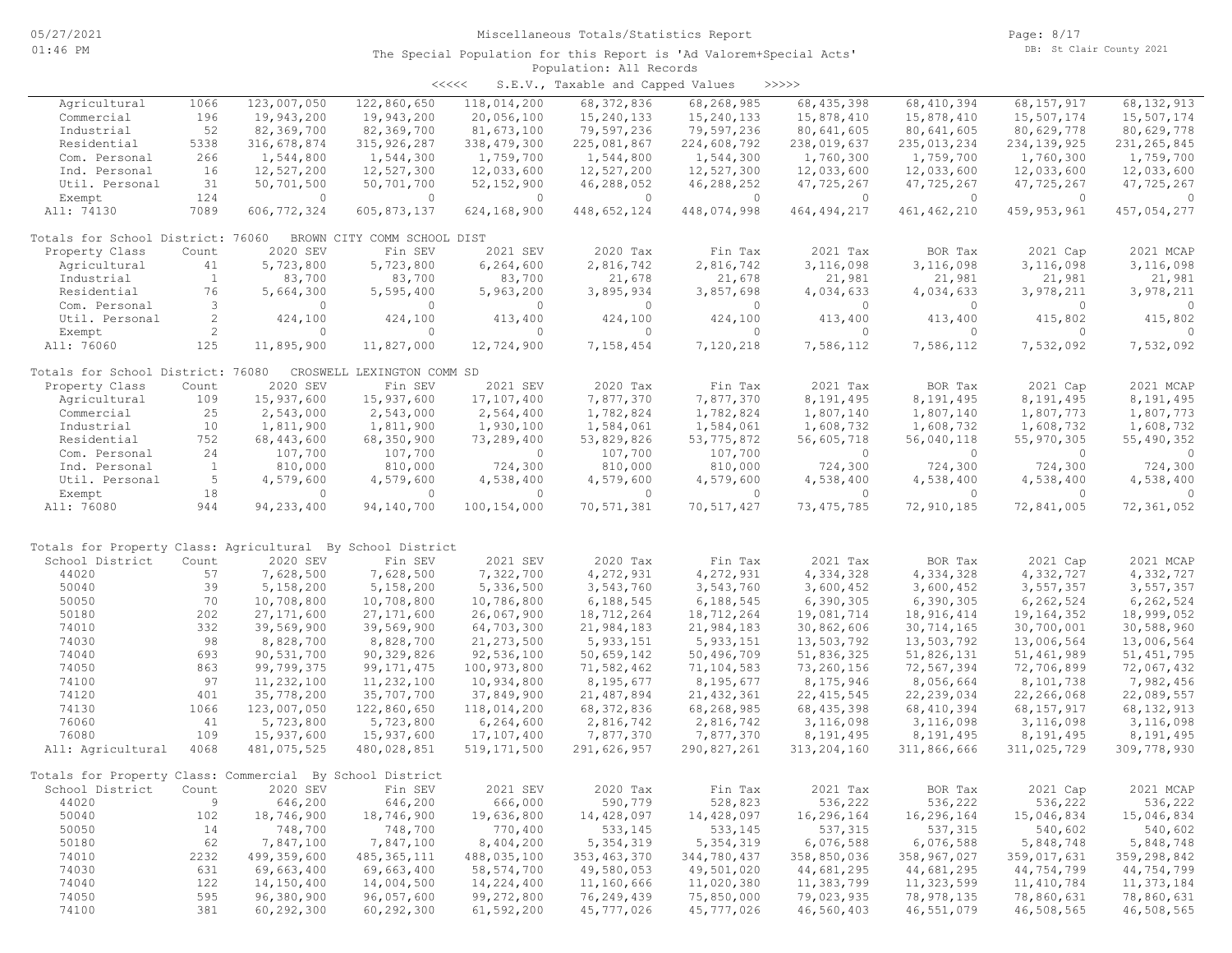| <<<< | S.E.V., Taxable and Capped Values |  |  |  | >>>>> |
|------|-----------------------------------|--|--|--|-------|
|------|-----------------------------------|--|--|--|-------|

| 74120                                                       | 48                       | 5,232,000     | 5,232,000                                                                                                                           | 5, 155, 100   | 3, 367, 438   | 3,367,438                   | 3,529,405     | 3,529,405     | 3, 414, 557                                                         | 3, 414, 557    |
|-------------------------------------------------------------|--------------------------|---------------|-------------------------------------------------------------------------------------------------------------------------------------|---------------|---------------|-----------------------------|---------------|---------------|---------------------------------------------------------------------|----------------|
| 74130                                                       | 196                      | 19,943,200    | 19,943,200                                                                                                                          | 20,056,100    | 15, 240, 133  | 15, 240, 133                | 15,878,410    | 15,878,410    | 15,507,174                                                          | 15,507,174     |
| 76080                                                       | 25                       | 2,543,000     | 2,543,000                                                                                                                           | 2,564,400     | 1,782,824     | 1,782,824                   | 1,807,140     | 1,807,140     | 1,807,773                                                           | 1,807,773      |
| All: Commercial                                             | 4417                     | 797,136,700   | 782, 673, 011                                                                                                                       | 778,952,200   | 578, 398, 171 | 569,034,524                 | 585,160,712   | 585, 162, 379 | 583, 254, 320                                                       | 583, 497, 931  |
|                                                             |                          |               |                                                                                                                                     |               |               |                             |               |               |                                                                     |                |
| Totals for Property Class: Industrial By School District    |                          |               |                                                                                                                                     |               |               |                             |               |               |                                                                     |                |
| School District                                             | Count                    | 2020 SEV      | Fin SEV                                                                                                                             | 2021 SEV      | 2020 Tax      | Fin Tax                     | 2021 Tax      | BOR Tax       | 2021 Cap                                                            | 2021 MCAP      |
| 50040                                                       | 64                       |               |                                                                                                                                     |               |               |                             |               |               |                                                                     |                |
|                                                             |                          | 16, 316, 100  | 16, 316, 100                                                                                                                        | 15, 445, 400  | 13,499,184    | 13,499,184                  | 13,464,690    | 13,464,690    | 13,810,450                                                          | 13,810,450     |
| 50050                                                       | $\mathbf{1}$             | 37,000        | 37,000                                                                                                                              | 37,600        | 34,608        | 34,608                      | 35,092        | 35,092        | 35,092                                                              | 35,092         |
| 50180                                                       | 48                       | 4,594,800     | 4,594,800                                                                                                                           | 4,497,000     | 2,887,641     | 2,887,641                   | 2,861,973     | 2,861,973     | 2,928,044                                                           | 2,928,044      |
| 74010                                                       | 257                      | 62, 218, 700  | 62, 218, 700                                                                                                                        | 61,965,100    | 51,001,329    | 51,001,329                  | 51, 281, 197  | 51, 281, 197  | 51, 194, 215                                                        | 51, 194, 215   |
| 74030                                                       | 31                       | 3,607,500     | 3,607,500                                                                                                                           | 3,373,900     | 2,782,072     | 2,782,072                   | 2,703,689     | 2,703,689     | 2,713,231                                                           | 2,713,231      |
| 74040                                                       | 31                       | 5,996,300     | 5,996,300                                                                                                                           | 6,375,400     | 4,971,242     | 4,971,242                   | 5,260,771     | 5,260,771     | 5,267,857                                                           | 5,267,857      |
| 74050                                                       | 257                      | 371,369,700   | 371,590,900                                                                                                                         | 319,231,900   | 335,698,790   | 335, 919, 990               | 290,661,687   | 290,661,687   | 292, 723, 796                                                       | 292,723,796    |
| 74100                                                       | 203                      | 64,643,840    | 64,639,640                                                                                                                          | 62,850,700    | 51,489,826    | 51, 487, 381                | 52,382,745    | 52, 382, 745  | 52, 259, 342                                                        | 52, 259, 342   |
| 74120                                                       | 20                       | 2,586,600     | 2,586,600                                                                                                                           | 2,590,100     | 2,041,095     | 2,041,095                   | 2,067,640     | 2,067,640     | 2,086,161                                                           | 2,086,161      |
| 74130                                                       | 52                       |               |                                                                                                                                     |               |               |                             |               |               |                                                                     |                |
|                                                             |                          | 82,369,700    | 82,369,700                                                                                                                          | 81,673,100    | 79,597,236    | 79,597,236                  | 80,641,605    | 80,641,605    | 80,629,778                                                          | 80,629,778     |
| 76060                                                       | $\overline{1}$           | 83,700        | 83,700                                                                                                                              | 83,700        | 21,678        | 21,678                      | 21,981        | 21,981        | 21,981                                                              | 21,981         |
| 76080                                                       | 10                       | 1,811,900     | 1,811,900                                                                                                                           | 1,930,100     | 1,584,061     | 1,584,061                   | 1,608,732     | 1,608,732     | 1,608,732                                                           | 1,608,732      |
| All: Industrial                                             | 975                      | 615, 635, 840 | 615,852,840                                                                                                                         | 560,054,000   | 545,608,762   | 545,827,517                 | 502,991,802   | 502,991,802   | 505, 278, 679                                                       | 505, 278, 679  |
|                                                             |                          |               |                                                                                                                                     |               |               |                             |               |               |                                                                     |                |
| Totals for Property Class: Residential By School District   |                          |               |                                                                                                                                     |               |               |                             |               |               |                                                                     |                |
| School District                                             | Count                    | 2020 SEV      | Fin SEV                                                                                                                             | 2021 SEV      | 2020 Tax      | Fin Tax                     | 2021 Tax      | BOR Tax       | 2021 Cap                                                            | 2021 MCAP      |
| 44020                                                       | 540                      | 51,610,300    | 51,610,300                                                                                                                          | 55,717,900    | 36, 273, 744  | 36, 273, 744                | 37,846,282    | 37,754,308    | 37, 234, 266                                                        | 37, 142, 292   |
| 50040                                                       | 2281                     | 88, 323, 600  | 88,320,000                                                                                                                          | 101,225,500   | 65,380,581    | 65, 376, 981                | 69, 925, 647  | 69,338,625    | 68, 410, 870                                                        | 68,370,209     |
| 50050                                                       | 569                      | 53,229,900    | 53,229,900                                                                                                                          | 56,180,800    | 38,637,906    | 38,637,906                  | 40,468,029    | 40,223,018    | 39,928,228                                                          | 39,716,017     |
| 50180                                                       | 1588                     | 173,276,800   | 172,929,300                                                                                                                         | 182, 210, 100 | 121, 404, 349 | 121,056,127                 | 128,526,964   | 127,307,073   | 126, 489, 135                                                       | 125, 194, 399  |
|                                                             |                          |               |                                                                                                                                     |               |               |                             |               |               |                                                                     |                |
| 74010                                                       |                          |               | 26441 1,669,092,475 1,667,898,384 1,782,456,540                                                                                     |               |               | 1,307,166,664 1,306,542,104 |               |               | 1, 366, 177, 169 1, 352, 229, 614 1, 345, 429, 368 1, 332, 304, 614 |                |
| 74030                                                       | 9830                     | 865, 926, 073 | 864, 984, 773                                                                                                                       | 932,610,682   | 630, 511, 021 | 629,759,219                 | 660, 539, 173 | 654,776,207   | 647, 362, 553                                                       | 642, 632, 987  |
| 74040                                                       | 3706                     | 283, 230, 700 | 282, 220, 600                                                                                                                       | 295, 142, 538 | 200,991,245   | 200, 201, 056               | 210, 120, 818 | 207,770,539   | 206,716,605                                                         | 204,606,961    |
| 74050                                                       |                          |               | 12841 1, 175, 993, 520 1, 173, 032, 935 1, 227, 700, 500                                                                            |               | 910, 931, 505 | 908, 445, 782               | 948, 946, 848 | 941,875,058   | 936, 935, 552                                                       | 930, 296, 895  |
| 74100                                                       | 6057                     | 437,488,100   | 436,994,900                                                                                                                         | 468,521,800   | 340, 456, 369 | 340,059,027                 | 358,524,603   | 355, 621, 577 | 352, 242, 926                                                       | 349,622,632    |
| 74120                                                       | 1968                     | 163,792,000   | 163, 336, 500                                                                                                                       | 173,771,600   | 121, 363, 337 | 120,967,586                 | 128,679,134   | 127,406,928   | 126, 229, 154                                                       | 124,988,948    |
| 74130                                                       | 5338                     | 316,678,874   | 315, 926, 287                                                                                                                       | 338, 479, 300 | 225,081,867   | 224,608,792                 | 238,019,637   | 235,013,234   | 234, 139, 925                                                       | 231, 265, 845  |
| 76060                                                       | 76                       | 5,664,300     | 5,595,400                                                                                                                           | 5,963,200     | 3,895,934     | 3,857,698                   | 4,034,633     | 4,034,633     | 3,978,211                                                           | 3,978,211      |
| 76080                                                       | 752                      | 68, 443, 600  | 68,350,900                                                                                                                          | 73,289,400    | 53,829,826    | 53, 775, 872                | 56,605,718    | 56,040,118    | 55,970,305                                                          | 55,490,352     |
| All: Residential                                            |                          |               | 71987 5,352,750,242 5,344,430,179 5,693,269,860 4,055,924,348 4,049,561,894 4,248,414,655 4,209,390,932 4,181,067,098 4,145,610,362 |               |               |                             |               |               |                                                                     |                |
|                                                             |                          |               |                                                                                                                                     |               |               |                             |               |               |                                                                     |                |
|                                                             |                          |               |                                                                                                                                     |               |               |                             |               |               |                                                                     |                |
| Totals for Property Class: Aq. Personal By School District  |                          |               |                                                                                                                                     |               |               |                             |               |               |                                                                     |                |
| School District                                             | Count                    | 2020 SEV      | Fin SEV                                                                                                                             | 2021 SEV      | 2020 Tax      | Fin Tax                     | 2021 Tax      | BOR Tax       | 2021 Cap                                                            | 2021 MCAP      |
| 74030                                                       | $\circ$                  | 13,000        | 13,000                                                                                                                              | $\circ$       | 13,000        | 13,000                      | $\circ$       | $\circ$       | $\circ$                                                             | $\circ$        |
| All: Aq. Personal                                           | $\circ$                  | 13,000        | 13,000                                                                                                                              | $\circ$       | 13,000        | 13,000                      | $\circ$       | $\circ$       | $\circ$                                                             | $\circ$        |
|                                                             |                          |               |                                                                                                                                     |               |               |                             |               |               |                                                                     |                |
| Totals for Property Class: Com. Personal By School District |                          |               |                                                                                                                                     |               |               |                             |               |               |                                                                     |                |
| School District                                             | Count                    | 2020 SEV      | Fin SEV                                                                                                                             | 2021 SEV      | 2020 Tax      | Fin Tax                     | 2021 Tax      | BOR Tax       | 2021 Cap                                                            | 2021 MCAP      |
| 44020                                                       | 22                       | 185,100       | 185,100                                                                                                                             | 170,100       | 185,100       | 185,100                     | 170,100       | 170,100       | 170,100                                                             | 170,100        |
| 50040                                                       | 99                       | 1,685,000     | 1,670,000                                                                                                                           | 1,966,300     | 1,685,000     | 1,670,000                   | 1,966,300     | 1,966,300     | 1,966,300                                                           | 1,966,300      |
| 50050                                                       | 17                       | 212,600       | 401,860                                                                                                                             |               | 212,600       | 401,860                     |               |               |                                                                     |                |
|                                                             |                          |               |                                                                                                                                     | 223,100       |               |                             | 223,100       | 223,100       | 223,100                                                             | 223,100        |
| 50180                                                       | 95                       | 1,358,800     | 1,358,800                                                                                                                           | 1,281,600     | 1,358,800     | 1,358,800                   | 1,236,800     | 1,281,600     | 1,236,800                                                           | 1,281,600      |
| 74010                                                       | 2380                     | 65, 519, 100  | 65, 312, 150                                                                                                                        | 59, 451, 400  | 65,519,100    | 65, 312, 150                | 59, 551, 100  | 59, 451, 400  | 59, 551, 100                                                        | 59, 451, 400   |
| 74030                                                       | 437                      | 3,866,700     | 3,859,200                                                                                                                           | 4,119,400     | 3,866,700     | 3,859,200                   | 4,119,400     | 4,119,400     | 4,119,400                                                           | 4,119,400      |
| 74040                                                       | 193                      | 3,631,800     | 3,771,800                                                                                                                           | 2,920,400     | 3,631,800     | 3,771,800                   | 2,921,900     | 2,920,400     | 2,921,900                                                           | 2,920,400      |
| 74050                                                       | 1008                     | 14,393,600    | 14,361,400                                                                                                                          | 18,672,600    | 14,393,600    | 14,361,400                  | 18,639,800    | 18,672,600    | 18,639,800                                                          | 18,672,600     |
| 74100                                                       | 514                      | 23,547,900    | 23,547,900                                                                                                                          | 19,262,600    | 23,547,900    | 23,547,900                  | 19,296,700    | 19,262,600    | 19,296,700                                                          | 19,262,600     |
| 74120                                                       | 79                       | 870,600       | 870,600                                                                                                                             | 786,400       | 870,600       | 870,600                     | 786,400       | 786,400       | 786,400                                                             | 786,400        |
| 74130                                                       | 266                      | 1,544,800     | 1,544,300                                                                                                                           | 1,759,700     | 1,544,800     | 1,544,300                   | 1,760,300     | 1,759,700     | 1,760,300                                                           | 1,759,700      |
| 76060                                                       | $\overline{\phantom{a}}$ | $\Omega$      | $\circ$                                                                                                                             | $\circ$       | $\Omega$      | $\circ$                     | $\circ$       | $\circ$       | $\Omega$                                                            | $\overline{0}$ |
| 76080                                                       | 24                       |               |                                                                                                                                     | $\circ$       |               |                             | $\circ$       | $\circ$       | $\Omega$                                                            | $\Omega$       |
|                                                             |                          | 107,700       | 107,700                                                                                                                             |               | 107,700       | 107,700                     |               |               |                                                                     |                |
| All: Com. Personal 5137                                     |                          | 116,923,700   | 116,990,810                                                                                                                         | 110,613,600   | 116,923,700   | 116,990,810                 | 110,671,900   | 110,613,600   | 110,671,900                                                         | 110,613,600    |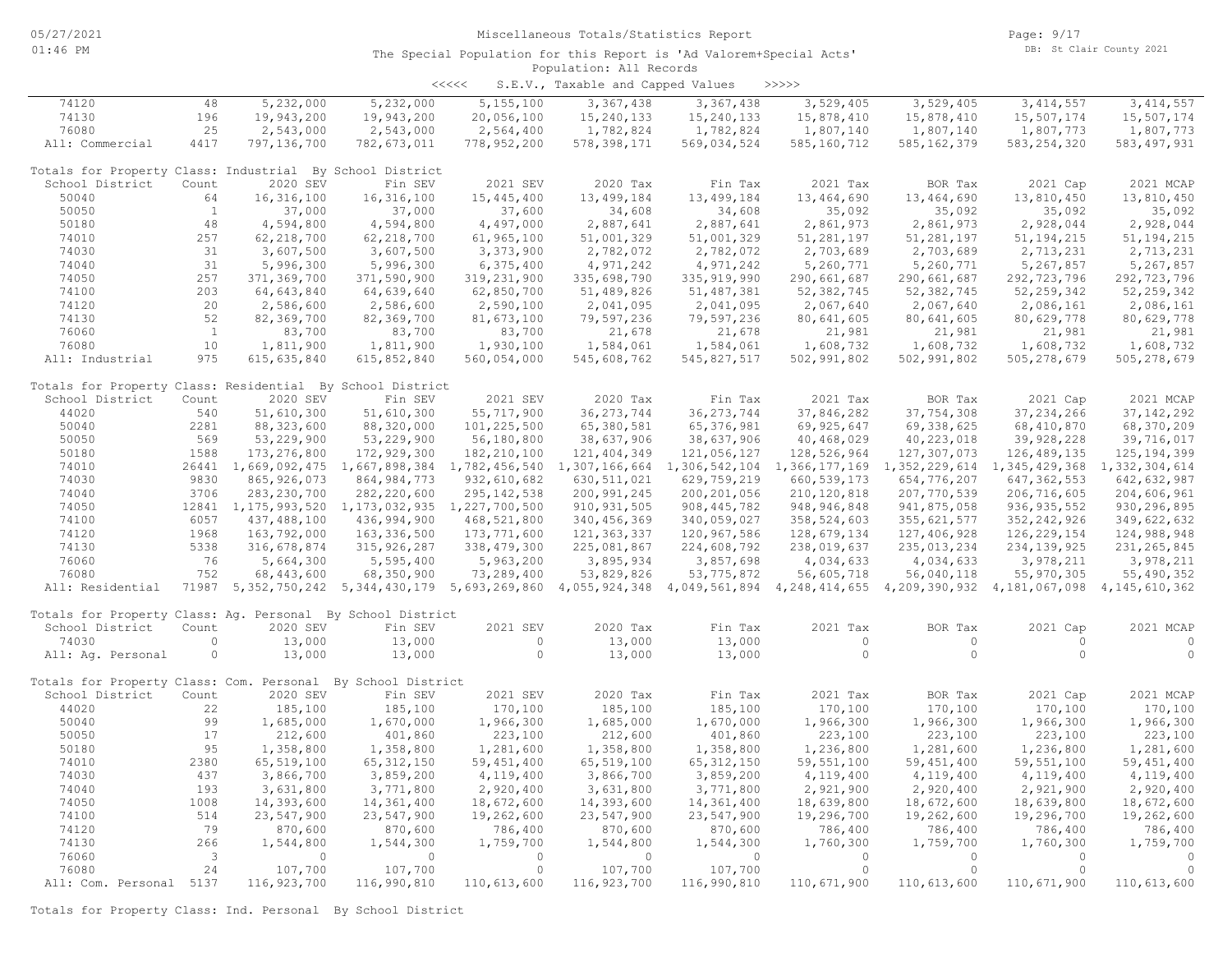|                                                      |                |                  |                    | <<<<          | S.E.V., Taxable and Capped Values |                  | >>>>>                             |               |                  |                  |
|------------------------------------------------------|----------------|------------------|--------------------|---------------|-----------------------------------|------------------|-----------------------------------|---------------|------------------|------------------|
| School District                                      | Count          | 2020 SEV         | Fin SEV            | 2021 SEV      | 2020 Tax                          | Fin Tax          | 2021 Tax                          | BOR Tax       | 2021 Cap         | 2021 MCAP        |
| 44020                                                | $\mathbf{1}$   | $\circ$          | $\circ$            | $\circ$       | $\Omega$                          | $\Omega$         | $\circ$                           | $\circ$       | 0                | $\Omega$         |
| 50040                                                | 30             | 76,735,000       | 76,735,000         | 70, 315, 200  | 76,735,000                        | 76,735,000       | 70, 315, 200                      | 70, 315, 200  | 70, 315, 200     | 70, 315, 200     |
| 50050                                                | <sup>1</sup>   | $\Omega$         | $\Omega$           | $\circ$       | $\Omega$                          | $\Omega$         | $\Omega$                          | $\Omega$      | $\Omega$         | $\Omega$         |
| 50180                                                | $\overline{4}$ | 8,642,200        | 8,642,200          | 8,098,100     | 8,642,200                         | 8,642,200        | 8,098,100                         | 8,098,100     | 8,098,100        | 8,098,100        |
| 74010                                                | 125            | 11,898,900       | 11,911,500         | 10,661,800    | 11,898,900                        | 11,911,500       | 10,713,400                        | 10,661,800    | 10,713,400       | 10,661,800       |
| 74030                                                | 13             | 108,500          | 108,500            | 138,300       | 108,500                           | 108,500          | 138,300                           | 138,300       | 138,300          | 138,300          |
| 74040                                                | 6              | 1,939,100        | 1,939,100          | 1,593,700     | 1,939,100                         | 1,939,100        | 1,593,700                         | 1,593,700     | 1,593,700        | 1,593,700        |
| 74050                                                | 103            | 419,300,800      | 419,252,600        | 490,361,400   | 419,300,800                       | 419,252,600      | 490,542,900                       | 490, 361, 400 | 490,542,900      | 490,361,400      |
| 74100                                                | 33             | 6,774,300        | 6,777,000          | 6, 115, 100   | 6,774,300                         | 6,777,000        | 6,051,900                         | 6, 115, 100   | 6,051,900        | 6, 115, 100      |
| 74120                                                | 9              | 179,200          | 179,200            | 170,000       | 179,200                           | 179,200          | 170,000                           | 170,000       | 170,000          | 170,000          |
| 74130                                                | 16             | 12,527,200       | 12,527,300         | 12,033,600    | 12,527,200                        | 12,527,300       | 12,033,600                        | 12,033,600    | 12,033,600       | 12,033,600       |
| 76080                                                | <sup>1</sup>   | 810,000          | 810,000            | 724,300       | 810,000                           | 810,000          | 724,300                           | 724,300       | 724,300          | 724,300          |
| All: Ind. Personal                                   | 342            | 538, 915, 200    | 538,882,400        | 600, 211, 500 | 538, 915, 200                     | 538,882,400      | 600, 381, 400                     | 600, 211, 500 | 600, 381, 400    | 600, 211, 500    |
| Totals for Property Class: Util. Personal            |                |                  | By School District |               |                                   |                  |                                   |               |                  |                  |
| School District                                      | Count          | 2020 SEV         | Fin SEV            | 2021 SEV      | 2020 Tax                          | Fin Tax          | 2021 Tax                          | BOR Tax       | 2021 Cap         | 2021 MCAP        |
| 44020                                                | $\overline{4}$ | 1,497,400        | 1,497,400          | 1,413,600     | 1,497,400                         | 1,497,400        | 1,413,600                         | 1,413,600     | 1,413,600        | 1,413,600        |
| 50040                                                | 9              | 8,328,000        | 8,328,000          | 9,018,000     | 8,328,000                         | 8,328,000        | 9,018,000                         | 9,018,000     | 9,018,000        | 9,018,000        |
| 50050                                                | 10             | 1,992,100        | 1,992,100          | 1,927,100     | 1,992,100                         | 1,992,100        | 1,927,100                         | 1,927,100     | 1,927,100        | 1,927,100        |
| 50180                                                | 20             | 40, 373, 300     | 40, 373, 300       | 41,907,500    | 39,693,638                        | 39,693,638       | 41,299,386                        | 41,299,386    | 41,299,386       | 41,299,386       |
| 74010                                                | 30             | 57,683,800       | 57,684,100         | 61, 118, 300  | 57, 563, 507                      | 57, 563, 807     | 60,996,985                        | 60,996,985    | 61,004,450       | 61,004,450       |
| 74030                                                | 8              | 12,432,400       | 12,432,400         | 13, 343, 200  | 12,432,400                        | 12, 432, 400     | 13, 343, 200                      | 13, 343, 200  | 13, 343, 200     | 13, 343, 200     |
| 74040                                                | 19             | 13, 133, 500     | 13, 133, 500       | 13,525,800    | 13, 133, 500                      | 13, 133, 500     | 13,525,800                        | 13,525,800    | 13,525,800       | 13,525,800       |
| 74050                                                | 55             | 134,406,780      | 134,406,380        | 145, 912, 800 | 134,406,780                       | 134,406,380      | 145, 912, 800                     | 145, 912, 800 | 145, 951, 115    | 145, 951, 115    |
| 74100                                                | 31             | 77,945,900       | 77,945,900         | 81,611,100    | 77,873,578                        | 77,873,578       | 81,609,639                        | 81,609,639    | 81,656,776       | 81,656,776       |
| 74120                                                | 25             | 40,543,200       | 40,543,200         | 42,249,900    | 40,543,200                        | 40,543,200       | 42,229,100                        | 42,249,900    | 42,229,100       | 42,249,900       |
| 74130                                                | 31             | 50,701,500       | 50,701,700         | 52, 152, 900  | 46,288,052                        | 46,288,252       | 47,725,267                        | 47,725,267    | 47,725,267       | 47,725,267       |
| 76060                                                | 2              | 424,100          | 424,100            | 413,400       | 424,100                           | 424,100          | 413,400                           | 413,400       | 415,802          | 415,802          |
| 76080                                                | 5              | 4,579,600        | 4,579,600          | 4,538,400     | 4,579,600                         | 4,579,600        | 4,538,400                         | 4,538,400     | 4,538,400        | 4,538,400        |
| All: Util. Personal 249                              |                | 444,041,580      | 444,041,680        | 469, 132, 000 | 438,755,855                       | 438,755,955      | 463, 952, 677                     | 463, 973, 477 | 464,047,996      | 464,068,796      |
| Totals for Property Class: Exempt By School District |                |                  |                    |               |                                   |                  |                                   |               |                  |                  |
| School District                                      | Count          | 2020 SEV         | Fin SEV            | 2021 SEV      | 2020 Tax                          | Fin Tax          | 2021 Tax                          | BOR Tax       | 2021 Cap         | 2021 MCAP        |
| 44020                                                | 13             | $\circ$          | $\circ$            | $\circ$       | $\Omega$                          | 0                | $\circ$                           | 0             | $\circ$          | 0                |
| 50040                                                | 34             | $\circ$          | $\circ$            | $\circ$       | $\Omega$                          | $\circ$          | $\circ$                           | $\circ$       | $\circ$          | $\circ$          |
| 50050                                                | 5              | $\Omega$         | $\Omega$           | $\Omega$      | $\Omega$                          | $\Omega$         | $\Omega$                          | $\Omega$      | $\Omega$         | $\Omega$         |
| 50180                                                | 28             | $\Omega$         | $\Omega$           | $\Omega$      | $\Omega$                          | $\Omega$         | $\Omega$                          | $\Omega$      | $\Omega$         | $\Omega$         |
| 74010                                                | 1255           | $\Omega$         | $\Omega$           | $\Omega$      | $\Omega$                          | $\Omega$         | 412,903                           | $\Omega$      | 284,344          | $\Omega$         |
| 74030                                                | 688            | $\Omega$         | $\Omega$           | $\Omega$      | $\Omega$                          | $\circ$          | $\Omega$                          | $\circ$       | $\Omega$         | $\mathbf{0}$     |
| 74040                                                | 137            | $\Omega$         | $\Omega$           | $\Omega$      | $\Omega$                          | $\Omega$         | $\Omega$                          | $\Omega$      | $\circ$          | $\mathbf{0}$     |
| 74050                                                | 347            | $\circ$          | $\Omega$           | $\circ$       | $\Omega$                          | $\Omega$         | $\circ$                           | $\circ$       | $\circ$          | $\circ$          |
| 74100                                                | 336            | $\circ$          | $\Omega$           | $\Omega$      | $\Omega$                          | $\Omega$         | $\Omega$                          | $\Omega$      | $\Omega$         | $\circ$          |
| 74120                                                | 61             | $\Omega$         | $\cap$             | $\Omega$      | $\cap$                            | $\Omega$         | $\circ$                           | $\Omega$      | $\cap$           | $\mathbf{0}$     |
| 74130                                                | 124            | $\Omega$         | $\Omega$           | $\Omega$      | $\Omega$                          | $\Omega$         | $\circ$                           | $\Omega$      | $\circ$          | $\circ$          |
| 76060                                                | $\overline{c}$ | $\Omega$         | $\Omega$           | $\Omega$      | $\Omega$                          | $\Omega$         | $\Omega$                          | $\Omega$      | $\Omega$         | $\mathbf{0}$     |
| 76080                                                | 18             | $\Omega$         | $\Omega$           | $\Omega$      | $\Omega$                          | $\Omega$         | $\Omega$                          | $\Omega$      | $\Omega$         | $\Omega$         |
|                                                      |                | $\circ$          | $\Omega$           | $\Omega$      | $\Omega$                          | $\circ$          |                                   | 0             |                  | $\Omega$         |
| All: Exempt                                          | 3048           |                  |                    |               |                                   |                  | 412,903                           |               | 284,344          |                  |
| Totals                                               | Count          | 2020 SEV         | Fin SEV            | 2021 SEV      | 2020 Tax                          | Fin Tax          | 2021 Tax                          | BOR Tax       | 2021 Cap         | 2021 MCAP        |
| Real                                                 | 81,447         | 7,246,598,307    | 7,222,984,881      | 7,551,447,560 | 5, 471, 558, 238                  | 5, 455, 251, 196 | 5,649,771,329                     | 5,609,411,779 | 5,580,625,826    | 5, 544, 165, 902 |
| Personal                                             | 5,728          | 1,099,893,480    | 1,099,927,890      | 1,179,957,100 | 1,094,607,755                     | 1,094,642,165    | 1, 175, 005, 977 1, 174, 798, 577 |               | 1, 175, 101, 296 | 1,174,893,896    |
| Real & Personal                                      | 87,175         | 8, 346, 491, 787 | 8,322,912,771      | 8,731,404,660 | 6,566,165,993                     | 6,549,893,361    | 6,824,777,306                     | 6,784,210,356 | 6,755,727,122    | 6,719,059,798    |
| Exempt                                               | 3,048          | $\circ$          | $\circ$            | $\circ$       | $\Omega$                          | 0                | 412,903                           | $\Omega$      | 284,344          | $\Omega$         |
|                                                      |                |                  |                    |               |                                   |                  |                                   |               |                  |                  |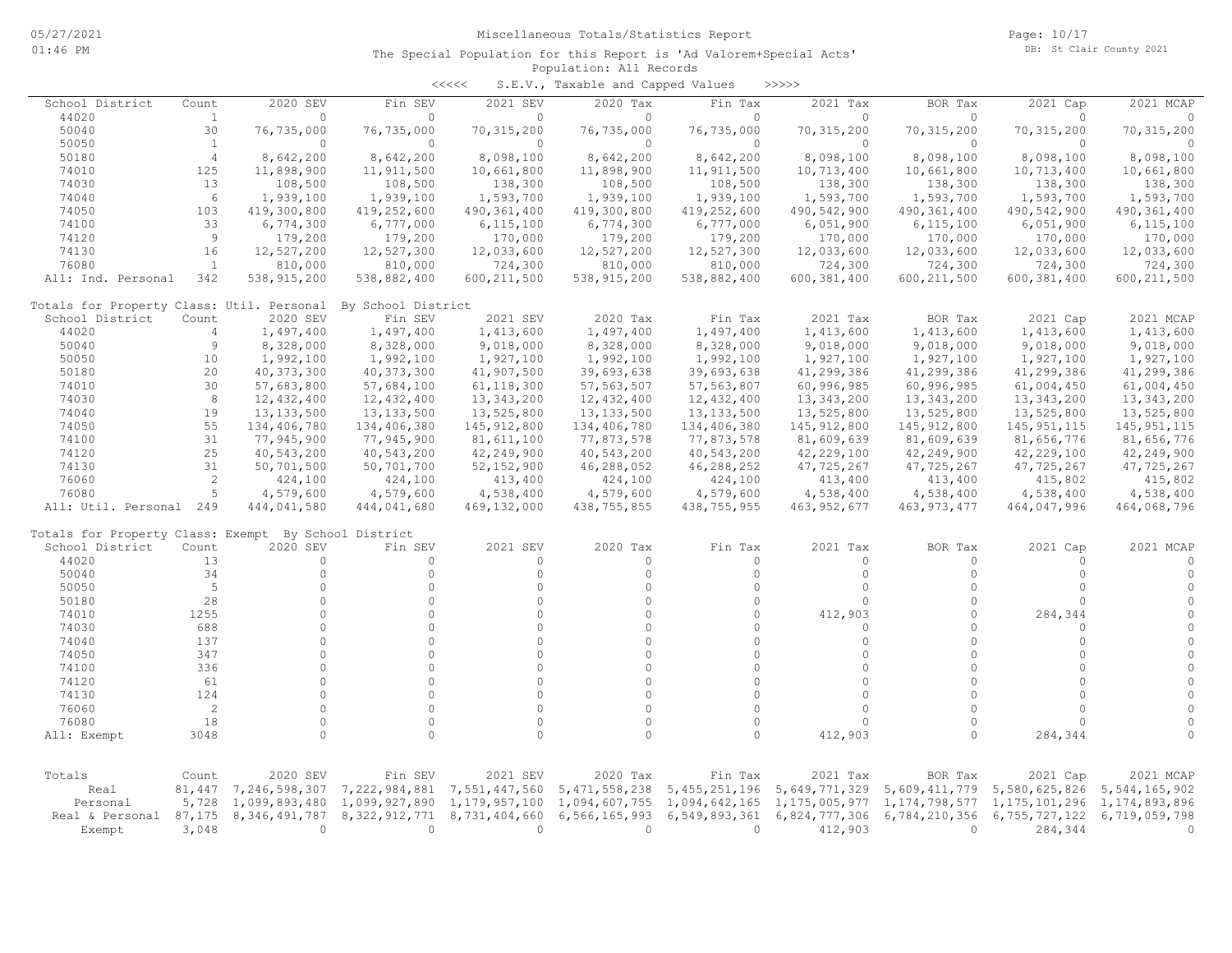## Population: All Records The Special Population for this Report is 'Ad Valorem+Special Acts' <<<<< DDA/LDFA Totals - CFT/IFT/REHAB Totals >>>>>

\*\*\*\*\* DDA/LDFA Totals \*\*\*\*\*

|                     |              | Base         | Current       | Current      | Current        | Final        | Final        | Final        |
|---------------------|--------------|--------------|---------------|--------------|----------------|--------------|--------------|--------------|
| DDA/LDFA            | Count        | Value        | Assessed      | Taxable      | Captured       | Assessed     | Taxable      | Captured     |
| TIFA # 1            | 343          | 8,879,022    | 14,267,400    | 11,887,084   | 344,655        | 14,101,500   | 11,505,932   | 223,219      |
| TIFA #2             | 65           | 2,789,000    | 5,435,400     | 4,096,565    | 1,349,565      | 4,824,700    | 3,668,609    | 921,609      |
| TIFA #3             | 253          | 4,408,700    | 12,469,500    | 8,735,861    | 4,327,161      | 11,596,100   | 8,466,155    | 4,057,455    |
| 18 WATER ST MARINA  | 9            | 220,800      | 2,266,700     | 2,190,849    | 1,970,049      | 2,180,900    | 2,180,900    | 1,960,100    |
| 07 NBD, YMCA #2     | 52           | 500,000      | 7,463,900     | 6,555,238    | 6,055,238      | 6,256,000    | 5,668,877    | 5,168,877    |
| 20 D.D.A.           | 1525         | $\Omega$     | 109, 431, 700 | 85, 473, 396 | 84,712,238     | 103,891,200  | 81, 417, 445 | 80,666,796   |
| DDA DIST 2002       | 401          | 21, 314, 459 | 27, 295, 800  | 21,725,910   | 317,915        | 26,603,800   | 21,539,546   | 172,702      |
| YALE DDA            | 199          | 3,291,844    | 6,581,500     | 5, 471, 111  | 2,179,067      | 6,709,200    | 5,140,846    | 1,849,002    |
| DDA NO. 1           | 689          | 16,928,803   | 50,451,559    | 37,669,407   | 20,740,604     | 49, 911, 193 | 36,603,417   | 19,674,614   |
| DDA/TIFA #1         | 54           | 2,952,525    | $\Omega$      | $\Omega$     | $-2,952,525$   | $\Omega$     | $\Omega$     | $-2,952,525$ |
| 28-DDA/TIFA #1      | 839          | 19,046,150   | 41,397,000    | 33,837,114   | 14,790,964     | 44,127,000   | 35, 367, 049 | 16,320,899   |
| 12 BROWNFIELD PLAN  | 229          | 12,713,818   | 18,311,600    | 13,252,784   | 45,808         | 17,752,600   | 12,420,442   | $-776,025$   |
| TIFA DISTRICT #1    | 116          | 1,557,617    | 4,918,100     | 3,580,934    | 2,023,017      | 4,853,900    | 3,456,917    | 1,899,200    |
| 02 IND. PARK (ORIGI | 444          | 15,577,591   | 40,945,300    | 36, 337, 229 | 20,759,638     | 40,814,100   | 36,693,815   | 21, 116, 224 |
| 08 MAINSTREET #5    | 329          | 5, 138, 325  | 19,614,100    | 13,923,541   | 8,785,216      | 18,839,400   | 13,459,490   | 8,321,165    |
| TIFA #1             | 141          | 2,381,225    | 7,899,600     | 6,359,767    | 3,670,322      | 7,755,600    | 6,268,742    | 3,577,946    |
| 01 T. H. - CROSS PT | 187          | 3,399,605    | 18,739,500    | 15,512,054   | 12, 112, 449   | 17,888,200   | 14,275,893   | 10,876,288   |
| DDA DISTRICT        | 21           | $\Omega$     | 50,200        | 50,200       | 50,200         | 53,300       | 53,300       | 53,300       |
| $\Omega$            | 329          | $\Omega$     | 2,379,500     | 1,825,646    | $\Omega$       | 2,048,800    | 1,512,424    |              |
| 03 PH PAPER COMPANY | 87           | 13,403,725   | 8,251,700     | 6,934,222    | $-6, 469, 503$ | 8,055,100    | 6,894,885    | $-6,508,840$ |
| 09 EDISON REDEPMT # | 73           | 202,225      | 11,443,100    | 10,500,215   | 10,297,990     | 10,841,000   | 10,270,339   | 10,068,114   |
| 11 BROWNFIELD PLAN  | 75           | 1,887,480    | 11,290,600    | 8,946,193    | 7,058,713      | 10,537,600   | 8,847,361    | 6,959,881    |
| 19 HURON MAINSTREET | 47           | 1,047,400    | 3,257,700     | 1,276,799    | 229,399        | 3,083,500    | 1,255,938    | 208,538      |
| 04 KRAFFT-HOLLAND   | 322          | 2,286,075    | 33,055,800    | 26,815,150   | 24,529,075     | 30,710,500   | 26, 312, 962 | 24,026,887   |
| 10 IND. PARK (EXPAN | 50           | 57,175       | 6,950,400     | 6,445,469    | 6,388,294      | 6, 252, 300  | 5,718,514    | 5,661,339    |
| 2013 DISTRICT       | 53           | 155,111      | 12,475,200    | 11,564,046   | 11,408,935     | 13,858,900   | 11,656,279   | 11,501,168   |
| LDFA NO CAPTURE     | 7            | 0            | 976,400       | 802,983      | 326,869        | 1,059,100    | 801,902      | 332,360      |
| SAD #80-02 MULBERRY | $\mathbf{2}$ | $\Omega$     | 222,100       | 183,651      | 183,651        | 200,300      | 181,116      | 181,116      |
| 13 BROWNFIELD PLAN  | 66           | 2,210,799    | 3,008,600     | 2,056,336    | $-154, 463$    | 2,708,200    | 1,963,700    | $-247,099$   |
| 05 PEERLESS THOMAS  | 29           | 105,225      | 3,584,500     | 3,047,212    | 2,941,987      | 3,364,200    | 2,972,137    | 2,866,912    |
| 14 BROWNFIELD 381   | 18           | 1,708,500    | 3,584,500     | 3,047,212    | 1,338,712      | 3,364,200    | 2,972,137    | 1,263,637    |
| 15 BROWNFIELD SCST  | 5            | $\Omega$     | 0             | $\Omega$     | $\Omega$       | $\Omega$     | $\Omega$     |              |
| 21 BENS 314, LLC    | 3            | 85,200       | 351,400       | 90,836       | 5,636          | 334,800      | 89,583       | 4,383        |
| LDFA                | 19           | 525,775      | 1,854,000     | 1,682,169    | 1,156,394      | 1,986,300    | 1,693,961    | 1,168,186    |
| CHRYSLER            | 18           | $\Omega$     | 22,671,800    | 22, 214, 559 | 12,439,859     | 38,128,100   | 36, 445, 228 | 1,692,958    |
| 16 BROWNFIELD HARKE | 9            |              | $\Omega$      | $\Omega$     | $\Omega$       | $\Omega$     |              |              |
| $2001 - 50$ YRS     | 27           | $\Omega$     | 138,400       | 114,897      | 114,897        | 133,600      | 113,312      | 113,312      |
| 17 BROWNFIELD SPERR | 6            | 381,352      | 5,765,700     | 5,516,910    | 5, 135, 558    | 5,793,100    | 5,581,100    | 5,199,748    |
| SCHEFENACKER        | 8            | 55,182       | 2,806,500     | 2,427,329    | $\Omega$       | 2,858,100    | 2,393,816    | $\Omega$     |

\*\*\*\*\* CFT/IFT/REHAB Totals \*\*\*\*\*

|                                                                                                                      | Count.   | SEV Value | Taxable Value |
|----------------------------------------------------------------------------------------------------------------------|----------|-----------|---------------|
| CFT - Pre 1994 Rates (Depr Real<br>CFT - Pre 1994 Rates (Depr Personal<br>CFT - Pre 1994 Rates (Depr Real & Personal | 15<br>15 |           |               |
| IFT - Pre 1994 Rates<br>Real<br>IFT - Pre 1994 Rates<br>Personal<br>IFT - Pre 1994 Rates<br>Real & Personal          | 33<br>50 |           |               |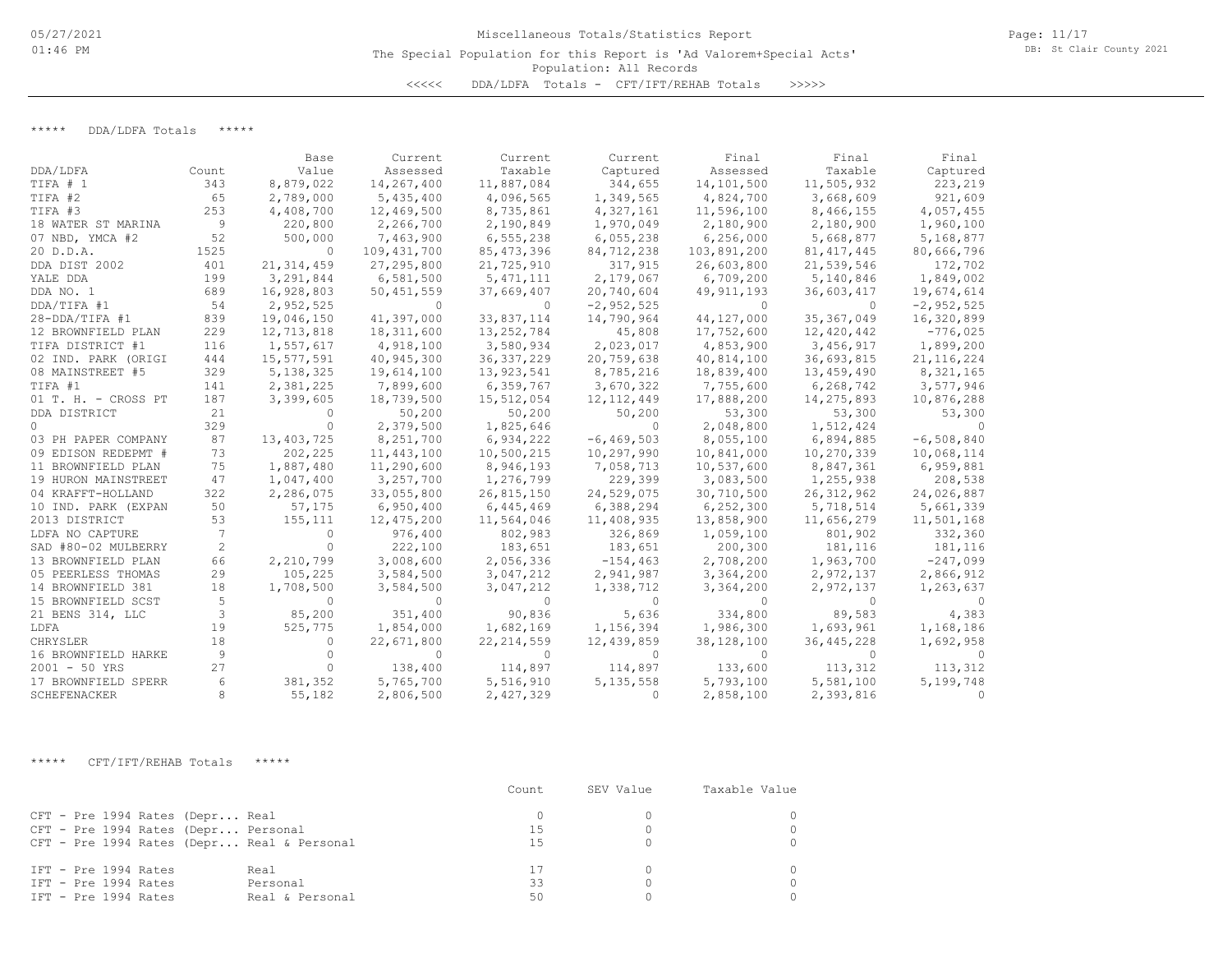|                                            |                 | <<<< |                | DDA/LDFA Totals - CFT/IFT/REHAB Totals |            | >>>>>     |
|--------------------------------------------|-----------------|------|----------------|----------------------------------------|------------|-----------|
| IFT - FZN AdVal Rates PA 2 Real            |                 |      | 4              | 2,190,100                              | 1,864,300  |           |
| IFT - FZN AdVal Rates PA 2 Personal        |                 |      | $\overline{2}$ | $\sim$ 0                               |            | $\cap$    |
| IFT - FZN AdVal Rates PA 2 Real & Personal |                 |      | 6              | 2,190,100                              | 1,864,300  |           |
| IFT - Post 1994 Rates                      | Real            |      | 116            | 14,345,600                             | 13,364,141 |           |
| IFT - Post 1994 Rates                      | Personal        |      | 334            | 13,222,200                             | 13,222,200 |           |
| IFT - Post 1994 Rates                      | Real & Personal |      | 450            | 27,567,800                             | 26,586,341 |           |
| NEZ - Neighborhood Enterpr Real            |                 |      | 6              | $\Omega$                               |            | 0         |
| NEZ - Neighborhood Enterpr Personal        |                 |      | $\Omega$       | $\Omega$                               |            | $\Omega$  |
| NEZ - Neighborhood Enterpr Real & Personal |                 |      | 6              | $\Omega$                               |            | $\Omega$  |
| OPRA - Frozen                              | Real            |      |                | 2,452,300                              | 1,270,783  |           |
| OPRA - Frozen                              | Personal        |      | $\circ$        | $\Omega$                               |            | $\Omega$  |
| OPRA - Frozen                              | Real & Personal |      |                | 2,452,300                              | 1,270,783  |           |
| PILT - Payment in Lieu of  Real            |                 |      | 4              | 1,486,700                              | 1,486,700  |           |
| PILT - Payment in Lieu of  Personal        |                 |      | $\mathbf{1}$   | 15,000                                 | 15,000     |           |
| PILT - Payment in Lieu of  Real & Personal |                 |      | 5              | 1,501,700                              | 1,501,700  |           |
| NEZ - REHAB (Frozen)                       | Real            |      | 5              | 1,124,600                              | 102,224    |           |
| NEZ - REHAB (Frozen)                       | Personal        |      | 0              | $\cap$                                 |            | $\Omega$  |
| NEZ - REHAB (Frozen)                       | Real & Personal |      | 5              | 1,124,600                              | 102,224    |           |
| OPRA - Rehab                               | Real            |      |                | 5,715,000                              | 5,714,864  |           |
| OPRA - Rehab                               | Personal        |      | 0              | $\Omega$                               |            | $\bigcap$ |
| OPRA - Rehab                               | Real & Personal |      |                | 5,715,000                              | 5,714,864  |           |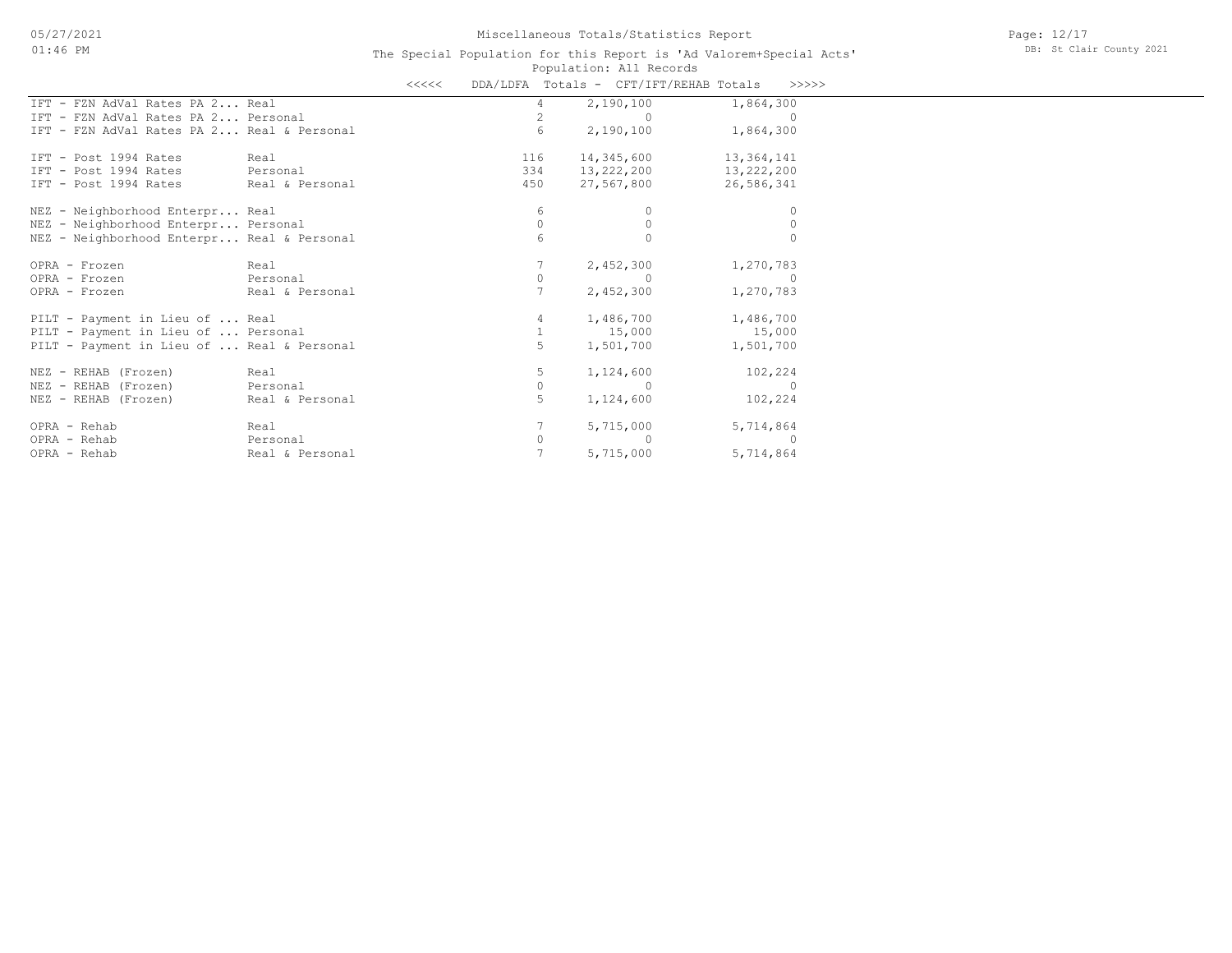<<<<< Special Act Totals >>>>>

\*\*\*\*\* DDA/LDFA Totals \*\*\*\*\*

|                     |       | Base         | Current      | Current      | Current        | Final        | Final        | Final        |
|---------------------|-------|--------------|--------------|--------------|----------------|--------------|--------------|--------------|
| DDA/LDFA            | Count | Value        | Assessed     | Taxable      | Captured       | Assessed     | Taxable      | Captured     |
| TIFA # 1            | 343   | 8,879,022    | 14,267,400   | 11,887,084   | 344,655        | 14,101,500   | 11,505,932   | 223,219      |
| TIFA #2             | 65    | 2,789,000    | 5,435,400    | 4,096,565    | 1,349,565      | 4,824,700    | 3,668,609    | 921,609      |
| TIFA #3             | 253   | 4,408,700    | 12,469,500   | 8,735,861    | 4,327,161      | 11,596,100   | 8,466,155    | 4,057,455    |
| 18 WATER ST MARINA  | 9     | 220,800      | 2,266,700    | 2,190,849    | 1,970,049      | 2,180,900    | 2,180,900    | 1,960,100    |
| 07 NBD, YMCA #2     | 52    | 500,000      | 7,463,900    | 6, 555, 238  | 6,055,238      | 6,256,000    | 5,668,877    | 5,168,877    |
| 20 D.D.A.           | 1525  | $\Omega$     | 109,431,700  | 85, 473, 396 | 84,712,238     | 103,891,200  | 81, 417, 445 | 80,666,796   |
| DDA DIST 2002       | 401   | 21, 314, 459 | 27, 295, 800 | 21,725,910   | 317,915        | 26,603,800   | 21,539,546   | 172,702      |
| YALE DDA            | 199   | 3,291,844    | 6,581,500    | 5, 471, 111  | 2,179,067      | 6,709,200    | 5,140,846    | 1,849,002    |
| DDA NO. 1           | 689   | 16,928,803   | 50,451,559   | 37,669,407   | 20,740,604     | 49, 911, 193 | 36,603,417   | 19,674,614   |
| DDA/TIFA #1         | 54    | 2,952,525    | $\Omega$     | $\Omega$     | $-2,952,525$   | $\Omega$     | $\Omega$     | $-2,952,525$ |
| $28 - DDA/TIFA$ #1  | 839   | 19,046,150   | 41,397,000   | 33,837,114   | 14,790,964     | 44,127,000   | 35, 367, 049 | 16,320,899   |
| 12 BROWNFIELD PLAN  | 229   | 12,713,818   | 18, 311, 600 | 13,252,784   | 45,808         | 17,752,600   | 12,420,442   | $-776,025$   |
| TIFA DISTRICT #1    | 116   | 1,557,617    | 4,918,100    | 3,580,934    | 2,023,017      | 4,853,900    | 3,456,917    | 1,899,200    |
| 02 IND. PARK (ORIGI | 444   | 15,577,591   | 40,945,300   | 36, 337, 229 | 20,759,638     | 40,814,100   | 36,693,815   | 21, 116, 224 |
| 08 MAINSTREET #5    | 329   | 5, 138, 325  | 19,614,100   | 13,923,541   | 8,785,216      | 18,839,400   | 13,459,490   | 8,321,165    |
| TIFA #1             | 141   | 2,381,225    | 7,899,600    | 6,359,767    | 3,670,322      | 7,755,600    | 6,268,742    | 3,577,946    |
| 01 T. H. - CROSS PT | 187   | 3,399,605    | 18,739,500   | 15,512,054   | 12, 112, 449   | 17,888,200   | 14,275,893   | 10,876,288   |
| DDA DISTRICT        | 21    | 0            | 50,200       | 50,200       | 50,200         | 53,300       | 53,300       | 53,300       |
| $\Omega$            | 329   | $\Omega$     | 2,379,500    | 1,825,646    | $\Omega$       | 2,048,800    | 1,512,424    |              |
| 03 PH PAPER COMPANY | 87    | 13,403,725   | 8,251,700    | 6,934,222    | $-6, 469, 503$ | 8,055,100    | 6,894,885    | $-6,508,840$ |
| 09 EDISON REDEPMT # | 73    | 202,225      | 11,443,100   | 10,500,215   | 10,297,990     | 10,841,000   | 10,270,339   | 10,068,114   |
| 11 BROWNFIELD PLAN  | 75    | 1,887,480    | 11,290,600   | 8,946,193    | 7,058,713      | 10,537,600   | 8,847,361    | 6,959,881    |
| 19 HURON MAINSTREET | 47    | 1,047,400    | 3,257,700    | 1,276,799    | 229,399        | 3,083,500    | 1,255,938    | 208,538      |
| 04 KRAFFT-HOLLAND   | 322   | 2,286,075    | 33,055,800   | 26,815,150   | 24,529,075     | 30,710,500   | 26, 312, 962 | 24,026,887   |
| 10 IND. PARK (EXPAN | 50    | 57,175       | 6,950,400    | 6,445,469    | 6,388,294      | 6, 252, 300  | 5,718,514    | 5,661,339    |
| 2013 DISTRICT       | 53    | 155,111      | 12,475,200   | 11,564,046   | 11,408,935     | 13,858,900   | 11,656,279   | 11,501,168   |
| LDFA NO CAPTURE     | 7     | $\Omega$     | 976,400      | 802,983      | 326,869        | 1,059,100    | 801,902      | 332,360      |
| SAD #80-02 MULBERRY | 2     | $\Omega$     | 222,100      | 183,651      | 183,651        | 200,300      | 181,116      | 181,116      |
| 13 BROWNFIELD PLAN  | 66    | 2,210,799    | 3,008,600    | 2,056,336    | $-154, 463$    | 2,708,200    | 1,963,700    | $-247,099$   |
| 05 PEERLESS THOMAS  | 29    | 105,225      | 3,584,500    | 3,047,212    | 2,941,987      | 3,364,200    | 2,972,137    | 2,866,912    |
| 14 BROWNFIELD 381   | 18    | 1,708,500    | 3,584,500    | 3,047,212    | 1,338,712      | 3,364,200    | 2,972,137    | 1,263,637    |
| 15 BROWNFIELD SCST  | 5     | $\Omega$     | $\Omega$     | $\Omega$     | $\Omega$       | $\bigcap$    | $\Omega$     |              |
| 21 BENS 314, LLC    | 3     | 85,200       | 351,400      | 90,836       | 5,636          | 334,800      | 89,583       | 4,383        |
| LDFA                | 19    | 525,775      | 1,854,000    | 1,682,169    | 1,156,394      | 1,986,300    | 1,693,961    | 1,168,186    |
| CHRYSLER            | 18    | 0            | 22,671,800   | 22, 214, 559 | 12,439,859     | 38,128,100   | 36, 445, 228 | 1,692,958    |
| 16 BROWNFIELD HARKE | 9     | ∩            |              | 0            | $\Omega$       | $\Omega$     | $\Omega$     |              |
| $2001 - 50$ YRS     | 27    | $\Omega$     | 138,400      | 114,897      | 114,897        | 133,600      | 113,312      | 113,312      |
| 17 BROWNFIELD SPERR | 6     | 381,352      | 5,765,700    | 5,516,910    | 5, 135, 558    | 5,793,100    | 5,581,100    | 5,199,748    |
| SCHEFENACKER        | 8     | 55,182       | 2,806,500    | 2,427,329    | $\Omega$       | 2,858,100    | 2,393,816    | $\Omega$     |

\*\*\*\*\* Special Act Totals \*\*\*\*\*

|                                     |                 | Count | SEV Value | Taxable Value |
|-------------------------------------|-----------------|-------|-----------|---------------|
| CRA/CFT-FZN AdVal Rates PA210&PA255 | Real            | 4     | 1695800   | 890492        |
| CRA/CFT-FZN AdVal Rates PA210&PA255 | Personal        | 0     |           |               |
| CRA/CFT-FZN AdVal Rates PA210&PA255 | Real & Personal | 4     | 1695800   | 890492        |
| PA 494/204 - Developmental Property | Real            | 4     | 137700    | 137700        |
| PA 494/204 - Developmental Property | Personal        | 0     |           |               |
| PA 494/204 - Developmental Property | Real & Personal | 4     | 137700    | 137700        |
| IFT - Post 1994 Rates               | Real            | 116   | 14345600  | 13364141      |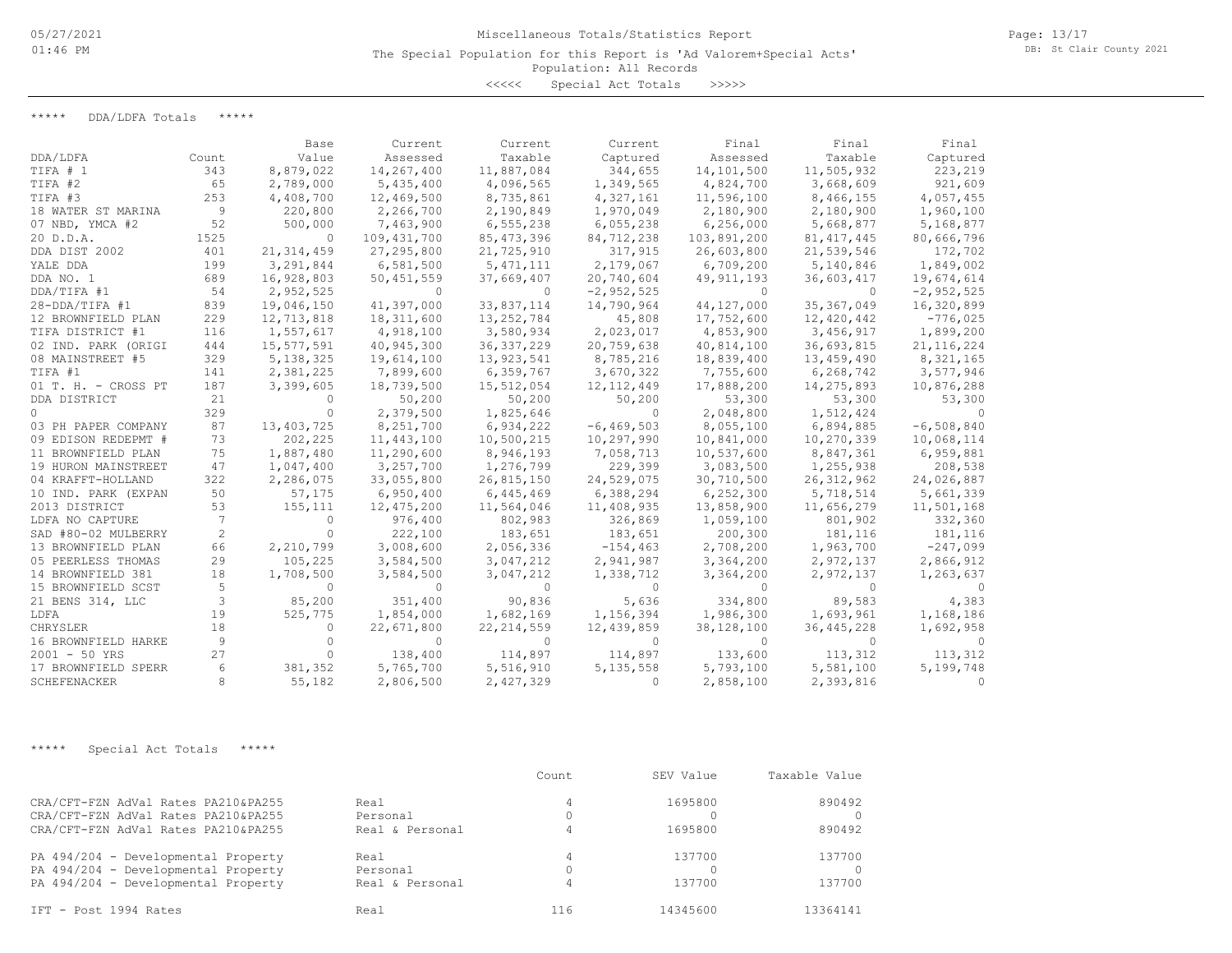|                                                                          |                             | <<<<                                | Special Act Totals<br>>>>>> |                    |
|--------------------------------------------------------------------------|-----------------------------|-------------------------------------|-----------------------------|--------------------|
| IFT - Post 1994 Rates                                                    | Personal                    | 334                                 | 13222200                    | 13222200           |
| IFT - Post 1994 Rates                                                    | Real & Personal             | 450                                 | 27567800                    | 26586341           |
| OPRA - Frozen                                                            | Real                        | $7\phantom{.0}$                     | 2452300                     | 1270783            |
| OPRA - Frozen                                                            | Personal                    | $\circ$                             | 0                           | $\circ$            |
| OPRA - Frozen                                                            | Real & Personal             | 7                                   | 2452300                     | 1270783            |
|                                                                          |                             |                                     |                             |                    |
| OPRA - Rehab                                                             | Real                        | 7                                   | 5715000                     | 5714864            |
| OPRA - Rehab                                                             | Personal                    | $\circ$                             | 0                           | $\circ$            |
| OPRA - Rehab                                                             | Real & Personal             | $7\phantom{.0}$                     | 5715000                     | 5714864            |
|                                                                          |                             |                                     |                             |                    |
| CFT - Pre 1994 Rates (Depreciated)                                       | Real<br>Personal            | $\mathbf{0}$<br>15                  | 0<br>0                      | $\circ$            |
| CFT - Pre 1994 Rates (Depreciated)<br>CFT - Pre 1994 Rates (Depreciated) | Real & Personal             | 15                                  | 0                           | $\circ$<br>$\circ$ |
|                                                                          |                             |                                     |                             |                    |
| IFT - Pre 1994 Rates                                                     | Real                        | 17                                  | 0                           | $\circ$            |
| IFT - Pre 1994 Rates                                                     | Personal                    | 33                                  | 0                           | $\circ$            |
| IFT - Pre 1994 Rates                                                     | Real & Personal             | 50                                  | 0                           | $\circ$            |
|                                                                          |                             |                                     |                             |                    |
| PA 328                                                                   | Real                        | $\circ$                             | 0                           | $\circ$            |
| PA 328                                                                   | Personal                    | 9                                   | 0                           | $\circ$            |
| PA 328                                                                   | Real & Personal             | 9                                   | 0                           | $\circ$            |
| NEZ - Neighborhood Enterprise Zone                                       | Real                        | 6                                   | 0                           | $\circ$            |
| NEZ - Neighborhood Enterprise Zone                                       | Personal                    | 0                                   | 0                           | $\circ$            |
| NEZ - Neighborhood Enterprise Zone                                       | Real & Personal             | 6                                   | 0                           | $\circ$            |
|                                                                          |                             |                                     |                             |                    |
| $NEZ - .75$                                                              | Real                        | 1                                   | 248100                      | 28414              |
| $NEZ - .75$                                                              | Personal                    | $\circ$                             | 0                           | $\circ$            |
| $NEZ - .75$                                                              | Real & Personal             | $\mathbf{1}$                        | 248100                      | 28414              |
| Charitable Nonprofit Housing                                             | Real                        | 4                                   | 0                           | $\circ$            |
| Charitable Nonprofit Housing                                             | Personal                    | 0                                   | 0                           | $\circ$            |
| Charitable Nonprofit Housing                                             | Real & Personal             | 4                                   | 0                           | $\circ$            |
|                                                                          |                             |                                     |                             |                    |
| Sr Ctzn/Dis Fam Hsg-PILT 2008 Rates                                      | Real                        | $\mathbf{1}$                        | 276400                      | 276400             |
| Sr Ctzn/Dis Fam Hsg-PILT 2008 Rates                                      | Personal                    | $\mathbf{1}$                        | 15000                       | 15000              |
| Sr Ctzn/Dis Fam Hsg-PILT 2008 Rates                                      | Real & Personal             | 2                                   | 291400                      | 291400             |
|                                                                          |                             |                                     |                             |                    |
| PILT - Payment in Lieu of Taxes                                          | Real                        | 3<br>$\circ$                        | 1210300                     | 1210300            |
| PILT - Payment in Lieu of Taxes                                          | Personal<br>Real & Personal | 3                                   | $\mathbf{0}$<br>1210300     | $\circ$<br>1210300 |
| PILT - Payment in Lieu of Taxes                                          |                             |                                     |                             |                    |
| DNR - DNR-PILT                                                           | Real                        | 97                                  | 45084300                    | 19743793           |
| DNR - DNR-PILT                                                           | Personal                    | $\circ$                             | 0                           | $\circ$            |
| DNR - DNR-PILT                                                           | Real & Personal             | 97                                  | 45084300                    | 19743793           |
|                                                                          |                             |                                     |                             |                    |
| IFT - FZN AdVal Rates PA 210 2005                                        | Real                        | $\overline{c}$                      | 668800                      | 668800             |
| IFT - FZN AdVal Rates PA 210 2005                                        | Personal                    | $\mathbf{2}$                        | 0                           | $\mathbf{0}$       |
| IFT - FZN AdVal Rates PA 210 2005                                        | Real & Personal             | $\overline{4}$                      | 668800                      | 668800             |
| IFT - Rehab (Frozen)                                                     | Real                        | $\overline{c}$                      | 1521300                     | 1195500            |
| IFT - Rehab (Frozen)                                                     | Personal                    | $\circ$                             | $\mathbf{0}$                | $\mathbf{0}$       |
| IFT - Rehab (Frozen)                                                     | Real & Personal             | 2                                   | 1521300                     | 1195500            |
|                                                                          |                             |                                     |                             |                    |
| OPRA Frozen 1/2 rate                                                     | Real                        | 2                                   | 303600                      | 152400             |
| OPRA Frozen 1/2 rate                                                     | Personal                    | $\circ$                             | $\circ$                     | $\circ$            |
| OPRA Frozen 1/2 rate                                                     | Real & Personal             | 2                                   | 303600                      | 152400             |
|                                                                          |                             |                                     |                             |                    |
| OPRA Rehab 1/2 rate                                                      | Real                        | $\mathbf{2}$<br>$\mathsf{O}\xspace$ | 985300<br>$\circ$           | 949611<br>$\circ$  |
| OPRA Rehab 1/2 rate                                                      | Personal                    |                                     |                             |                    |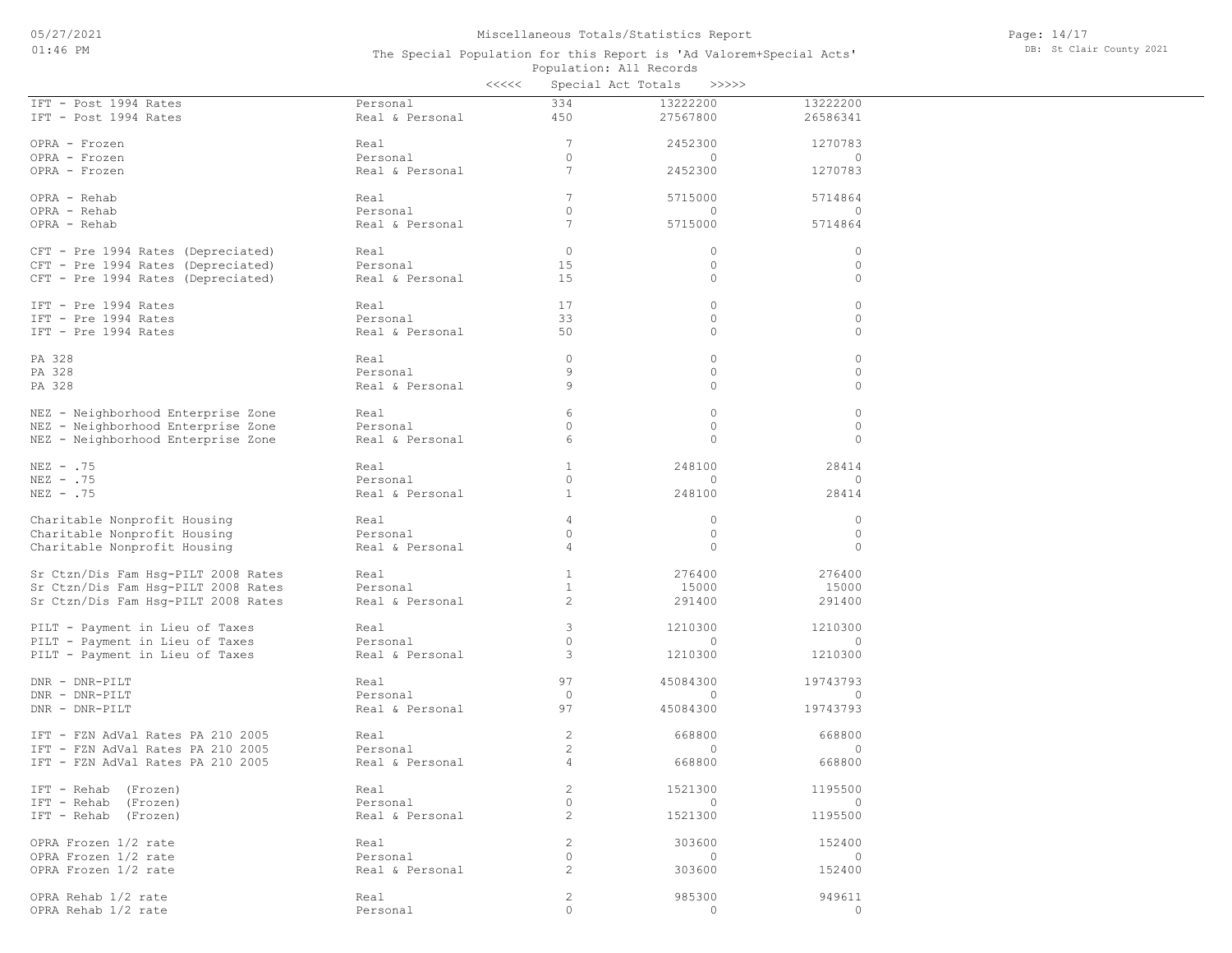05/27/2021 01:46 PM

## Miscellaneous Totals/Statistics Report

Page: 15/17 DB: St Clair County 2021

#### Population: All Records The Special Population for this Report is 'Ad Valorem+Special Acts' <<<<< Special Act Totals >>>>>

|                                    | くくくくく           | Special ACT TOTAIS |        |
|------------------------------------|-----------------|--------------------|--------|
| OPRA Rehab 1/2 rate                | Real & Personal | 985300             | 949611 |
| Land Bank (Not a Special Act)      | Real            |                    |        |
| Land Bank (Not a Special Act)      | Personal        |                    |        |
| Land Bank (Not a Special Act)      | Real & Personal |                    |        |
| CFT - PA255 of 1978 - New Facility | Real            | 883300             | 883300 |
| CFT - PA255 of 1978 - New Facility | Personal        |                    |        |
| CFT - PA255 of 1978 - New Facility | Real & Personal | 883300             | 883300 |
| State Land Bank Sale               | Real            | 88900              | 68297  |
| State Land Bank Sale               | Personal        |                    |        |
| State Land Bank Sale               | Real & Personal | 88900              | 68297  |
| NEZ - REHAB (Frozen)               | Real            | 1124600            | 102224 |
| NEZ - REHAB (Frozen)               | Personal        |                    |        |
| NEZ - REHAB (Frozen)               | Real & Personal | 1124600            | 102224 |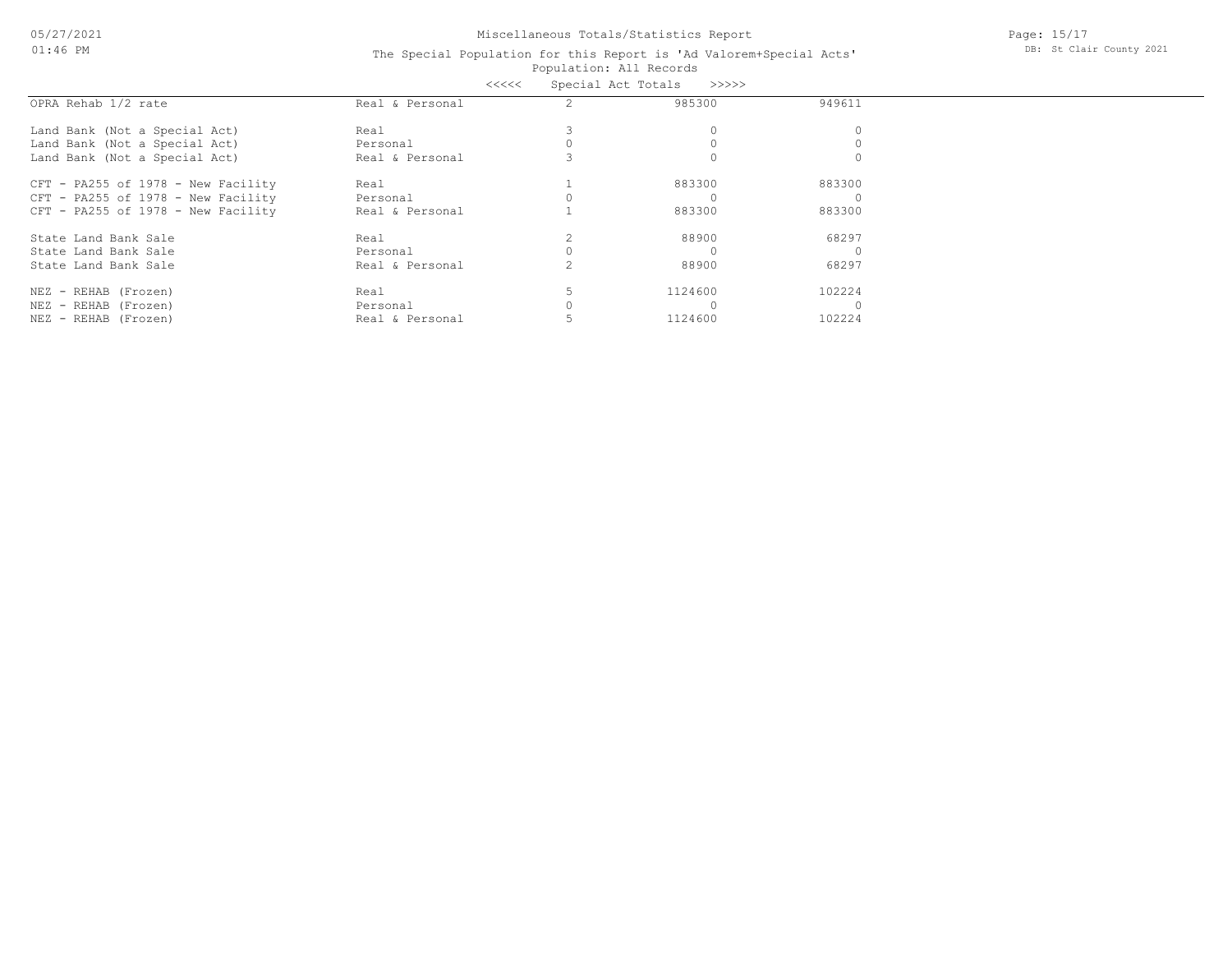Page: 16/17 DB: St Clair County 2021

<<<<< Top 20 Statistics >>>>>

| ***** Top 20 S.E.V.s *****               |                               |                            |                                                                  |
|------------------------------------------|-------------------------------|----------------------------|------------------------------------------------------------------|
| 13-999-0220-000                          | DTE ELECTRIC COMPANY          |                            | \$210,000,000                                                    |
| 18-999-0600-010                          | DTE ELECTRIC COMPANY          |                            | \$123,147,000                                                    |
| 18-051-0001-000                          | DETROIT EDISON CO             |                            | \$98,909,400                                                     |
| 22-021-1002-000                          | DETROIT EDISON CO             |                            | \$77,240,900                                                     |
| 18-999-0600-020                          | DTE ELECTRIC COMPANY          |                            | \$71,835,700                                                     |
| 23-999-0029-000                          | CONSUMERS ENERGY COMPANY      |                            | $$68,760,300$<br>$$46,736,800$                                   |
| 13-013-1001-000                          | DETROIT EDISON CO             |                            |                                                                  |
| 13-999-0410-500                          | DTE GAS COMPANY               | \$                         | 39,465,800                                                       |
| 18-998-0010-200                          | DETROIT EDISON CO             |                            | \$38,364,700                                                     |
| 18-018-3001-000                          | DTE ELECTRIC COMPANY          |                            | \$31, 947, 400                                                   |
| 13-013-1001-001                          | DETROIT EDISON CO             |                            | $$27,533,100$<br>$$23,245,700$                                   |
| $03 - 999 - 0420 - 300$                  | ITC TRANSMISSION              |                            |                                                                  |
| $30 - 999 - 0360 - 000$                  | ENBRIDGE ENERGY LIMITED PART  |                            | \$19,715,400                                                     |
| $30 - 999 - 0370 - 000$                  | ENBRIDGE ENERGY LIMITED PART  |                            | \$19,453,300                                                     |
| $22 - 999 - 0004 - 100$                  | INTERNATIONAL TRANSMISSION CO |                            | \$19,382,800                                                     |
| 31-999-0101-000                          | ITC HOLDINGS TRANSMISSION     |                            | \$17,977,700                                                     |
| 18-999-0019-800                          | ITC TRANSMISSION              |                            | \$16, 413, 500                                                   |
| 16-999-0021-000                          | ENBRIDGE ENERGY LTD           |                            | $\begin{array}{cc} 5 & 16,357,600 \\ 5 & 15,750,000 \end{array}$ |
| 13-999-0215-000                          | DTE ELECTRIC COMPANY          |                            |                                                                  |
| 06-999-0236-000                          | DTE ELECTRIC COMPANY          |                            | \$14,094,100                                                     |
|                                          |                               |                            |                                                                  |
|                                          |                               |                            |                                                                  |
| *****                                    | *****                         |                            |                                                                  |
| Top 20 Taxable Values<br>13-999-0220-000 | DTE ELECTRIC COMPANY          |                            | \$210,000,000                                                    |
| 18-999-0600-010                          | DTE ELECTRIC COMPANY          |                            | \$123,147,000                                                    |
| 18-051-0001-000                          | DETROIT EDISON CO             |                            | \$98,909,400                                                     |
| $22 - 021 - 1002 - 000$                  | DETROIT EDISON CO             |                            |                                                                  |
| 18-999-0600-020                          | DTE ELECTRIC COMPANY          |                            | \$77,240,900                                                     |
| 23-999-0029-000                          | CONSUMERS ENERGY COMPANY      |                            | \$71,835,700                                                     |
| 13-013-1001-000                          | DETROIT EDISON CO             |                            | \$68, 760, 300<br>\$46, 736, 800                                 |
| 13-999-0410-500                          | DTE GAS COMPANY               |                            | \$39,465,800                                                     |
| 13-013-1001-001                          | DETROIT EDISON CO             |                            | 27,533,100                                                       |
| 18-018-3001-000                          | DTE ELECTRIC COMPANY          | \$                         | \$27,476,847                                                     |
| 18-998-0010-200                          | DETROIT EDISON CO             |                            |                                                                  |
| $03 - 999 - 0420 - 300$                  | ITC TRANSMISSION              |                            |                                                                  |
| $30 - 999 - 0360 - 000$                  | ENBRIDGE ENERGY LIMITED PART  |                            | $\begin{array}{cc} 24,195,085 \\ 5 & 23,245,700 \end{array}$     |
| $30 - 999 - 0370 - 000$                  | ENBRIDGE ENERGY LIMITED PART  |                            | \$19,715,400<br>\$19,453,300                                     |
| $22 - 999 - 0004 - 100$                  | INTERNATIONAL TRANSMISSION CO |                            | \$19,382,800                                                     |
| 31-999-0101-000                          | ITC HOLDINGS TRANSMISSION     |                            |                                                                  |
| 18-999-0019-800                          | ITC TRANSMISSION              | $\dot{\tilde{\mathbf{S}}}$ | \$17,977,700<br>16, 413, 500                                     |
| 13-999-0215-000                          | DTE ELECTRIC COMPANY          |                            |                                                                  |
| 16-999-0021-000                          | ENBRIDGE ENERGY LTD           |                            | $$15,750,000$<br>$$15,749,486$                                   |
| $06 - 999 - 0236 - 000$                  | DTE ELECTRIC COMPANY          | S                          | 14,094,100                                                       |
|                                          |                               |                            |                                                                  |
| *****<br>Top 20 Owners by Taxable Value  | *****                         |                            |                                                                  |

| $100$ $10$ $0.0010$ $100$ $1000$ $1000$ |     |                                            |                                            |
|-----------------------------------------|-----|--------------------------------------------|--------------------------------------------|
| DTE ELECTRIC COMPANY                    | has | 573,958,819 Taxable Value in 64 Parcel(s)  |                                            |
| DETROIT EDISON CO                       | has |                                            | 298,143,675 Taxable Value in 124 Parcel(s) |
| DTE GAS COMPANY                         | has | 74,601,600 Taxable Value in 10 Parcel(s)   |                                            |
| CONSUMERS ENERGY COMPANY                | has | $69,093,602$ Taxable Value in 8 Parcel(s)  |                                            |
| ITC TRANSMISSION                        | has | $60,052,100$ Taxable Value in 18 Parcel(s) |                                            |
| ENBRIDGE ENERGY LIMITED PART            | has | 39,168,700 Taxable Value in 2 Parcel(s)    |                                            |
| INTERNATIONAL TRANSMISSION CO           | has | 25,075,400 Taxable Value in 9 Parcel(s)    |                                            |
| ENBRIDGE ENERGY LTD                     | has | 23,575,186 Taxable Value in 2 Parcel(s)    |                                            |
| SEMCO ENERGY INC                        | has | 22,956,177 Taxable Value in 33 Parcel(s)   |                                            |
| NEW CARCO ACOUISITION LLC               | has | 19,135,299 Taxable Value in 3 Parcel(s)    |                                            |
| ITC HOLDINGS TRANSMISSION               | has | 17,977,700 Taxable Value in 1 Parcel(s)    |                                            |
| MI DEPT OF NATURAL RESOURCES            | has | 16,618,660 Taxable Value in 77 Parcel(s)   |                                            |
| INTERNATIONAL TRANSMISSION              | has | 12,300,015 Taxable Value in 53 Parcel(s)   |                                            |